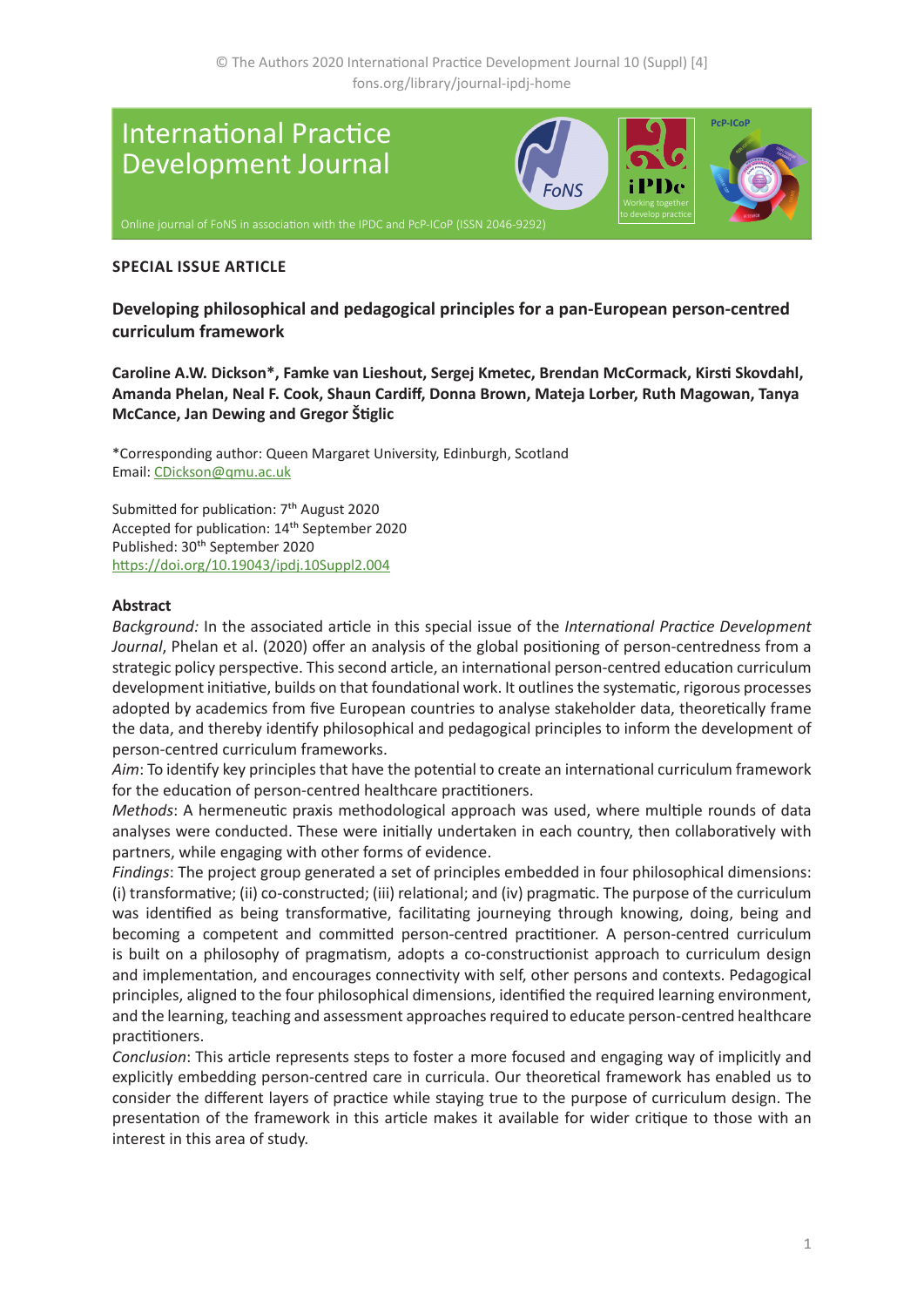## *Implications for practice*:

- The draft framework provides an opportunity for curriculum teams to critically reflect on and have dialogue around current curricula
- Person-centred curricula have the potential to improve service-user experiences of care
- Prepared person-centred practitioners will contribute to person-centred cultures
- Students and practitioners will experience person-centredness
- Practitioners will be bold and innovative

**Keywords**: Person-centred, education, curriculum, principles, hermeneutic, healthcare practitioners

## **Introduction**

This article builds on the previous article in this special issue, which examines current global developments in person-centred healthcare (Phelan et al., 2020) and focuses on the first stage of the Erasmus+ project outlined in McCormack et al. (2020). This pan-European Person-centred Healthcare Curriculum Framework project builds on a well-established and strong global partnership that exists to advance person-centred healthcare. We suggest that despite policy and practice being underpinned by person-centredness, both philosophically and theoretically, education and research have some way to go to embrace such principles fully. To our knowledge, and as highlighted by O'Donnell et al. (2017) and Royal College of Psychiatrists (2018), few educational curricula exist that are truly person-centred or that focus on educating person-centred healthcare practitioners for the future. Although these curricula advocate person-centredness as a concept central to curricula, they are less committed to embodying a theoretical understanding of the concept or exploring the philosophical base. Rather they retain a medical, or traditional, perspective that may include some components of person-centredness but not all of them. We will, therefore, outline the process we have adopted of identifying principles that we believe have the potential to create an international curriculum framework for the education of person-centred healthcare practitioners.

## **Background**

Person-centred principles and concepts that underpin contemporary healthcare policy, strategy and practice are commonplace, as is person-centred language. Global healthcare policy positions such as that of the World Health Organization (2015) have 'persons' and people-centredness at the core of their strategic position statements. Significant funding is being invested in developing systems, processes and practices that are aimed at innovative approaches to person-centredness and ensuring healthcare systems are responsive to the needs of persons first (McCormack et al., 2015). In practice, however, evidence from service-user feedback, patient-experience surveys and patient/family outcome data continues to suggest varying degrees of dissatisfaction with care experiences, although there are some pockets of satisfaction (Raleigh et al., 2015).

Humanising healthcare has therefore come into focus and efforts are being made to develop systems, processes and practices that prioritise 'human factors' (Gurses et al., 2010; Broom, 2020) or persons (McCormack and McCance, 2010; 2017). Despite these efforts, most person-centred developments focus on the artefacts of practice (McCance et al., 2011) rather than the core values that drive health and social care delivery. In such a global context, there is obvious need for healthcare education programmes to plan strategically for a workforce that is ready to respond appropriately.

Education curricula must therefore be innovative, not only in preparing practitioners but also by proactively developing healthcare practice environments and cultures supportive of person-centred practices. In a narrative review of the evidence underpinning person-centredness in the curriculum, O'Donnell et al. (2017) highlighted the lack of a consistent focus on person-centred principles in curricula purporting to have person-centredness as their underpinning framework. At best, personcentredness appears to be used as a heuristic for containing a diverse range of principles, processes and practices in teaching and learning, rather than as an explicit conceptual or theoretical framework informing all stages and contexts of educational delivery. We found few examples of professional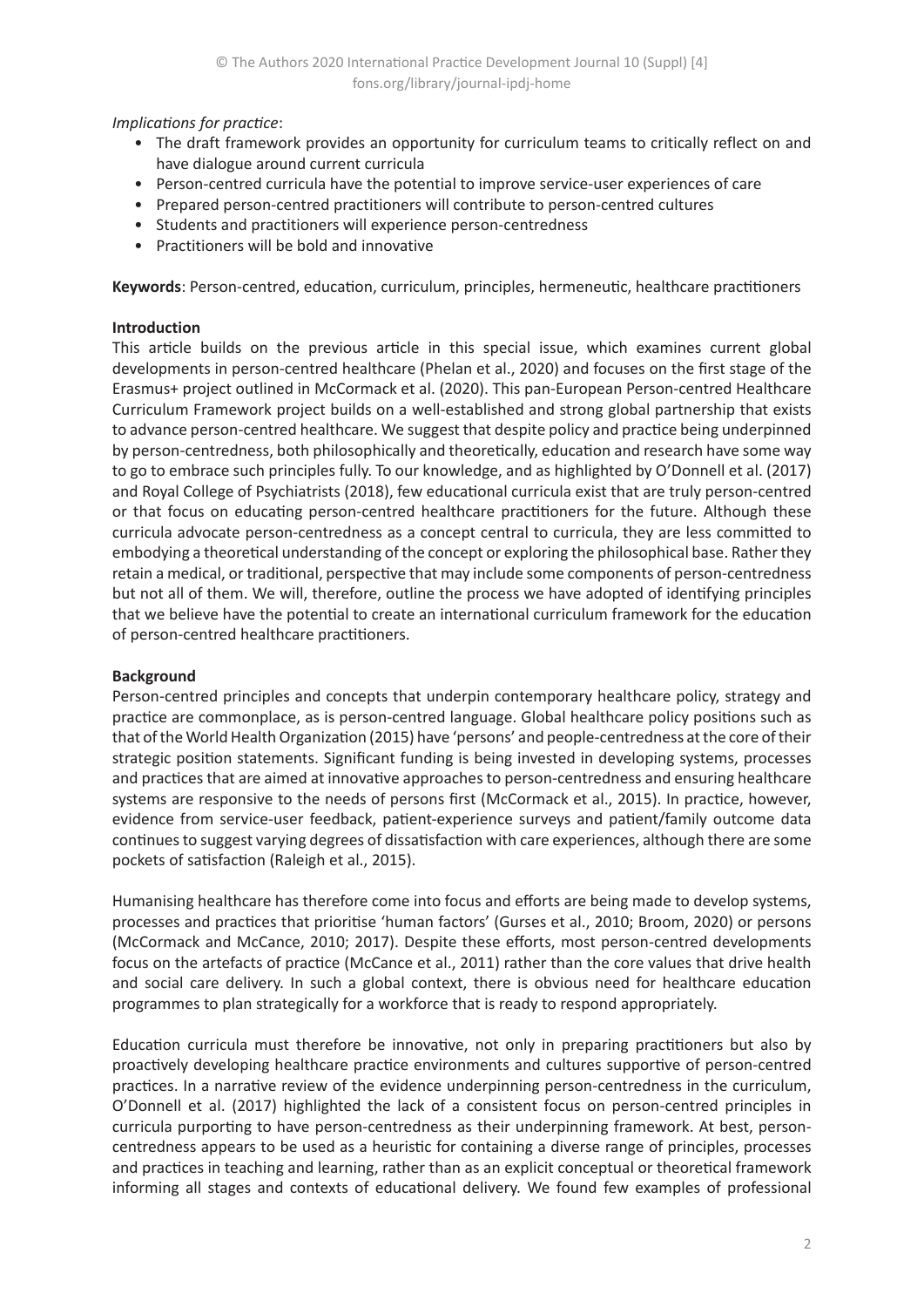education curricula that adequately prepare healthcare practitioners to work in person-centred ways. These same practitioners are expected to graduate from their respective professional programmes with the qualities and attributes of person-centred practice. Our belief that principles underpinning person-centred healthcare practice are universal, albeit context-dependent, has guided us towards a transnational approach to developing principles to inform curriculum design. We believe principles derived from stakeholders across different countries will promote acceptability and utility. To realise this vision, teams from the UK, the Republic of Ireland, the Netherlands, Norway and Slovenia formed an Erasmus+ project group, Person-centredness in Healthcare Curricula. Each partner is involved in delivering person-centred educational programmes at undergraduate, postgraduate and/or doctoral levels, with some having successfully delivered person-centred curricula.

## **Methodological approach**

The Person-centred Practice Framework developed by McCormack and McCance (2017) was used as the theoretical framework guiding the approach to our project and its design. A participative hermeneutic praxis methodological approach was created to systematically guide the co-creation of principles to provide a framework for pan-European person-centred curricula.

Methodological guidance was sought from the philosophical tradition of hermeneutics. Employing the perspectives of Gadamer and Dutt (1993), we aimed to develop an understanding of the focus of our study using the subjective interpretations of individuals, as well as the collective consciousness of the group. Understanding thus arises from repetitive reading of the various datasets and being open to the concepts sought, as well as being aware of our prejudices and critiquing/allowing them to be critiqued in light of newly formulated meanings (Boomer, 2010). Two processes key to understanding the data were the hermeneutic circle (Heidegger, 1967), and the fusion of horizons (Gadamer and Dutt, 1993). The hermeneutic circle holds the idea that understanding of the data as a whole is established by reference to the individual parts, and understanding the parts is possible by reference to the whole. Neither the whole dataset nor the parts can be understood without reference to the other, so a circle of continuous movement between the parts and the whole is established. Interpretation is never free of presupposition: what we know cognitively, precognitively, and feel (pre-understanding) is the frame of reference (Gadamer refers to these as 'horizon') from which a person starts. During dialogue with others while analysing the datasets, each individual started within their own horizon, and through listening, questioning and theorising, these personal or cultural horizons were challenged, became broader and fused with others', resulting in a new, broader understanding of what is needed to prepare practitioners for person-centred practice.

This process, consistent with person-centredness, was grounded in respect for personhood and mutuality. Phases and steps in the process were realised progressively, guided by a form of practical reasoning and moral intent. Each partner participated actively, and the process was characterised by critical and creative dialogues. Understanding and respect for each cultural background and the different languages used by participants were key to the process, as were mutual acceptance and growth for individuals and the team. Through communal processes of enquiry into what was significant in the context of the initiative and how to apply it in a situation, a co-constructed praxis design was generated.

## **Project design**

The overall process consisted of three co-designed phases that demonstrated movement between the parts and the whole, intersecting on several occasions of critical dialogue. Critical conversations, with the aim of collaboratively reflecting on and working with the data and creating the opportunity to fuse horizons, were key elements.

## *Phase 1*

*Moving from the whole...* The project group co-constructed questions to engage with stakeholders in the UK, the Netherlands, Norway and Slovenia to collect perspectives on what is needed to make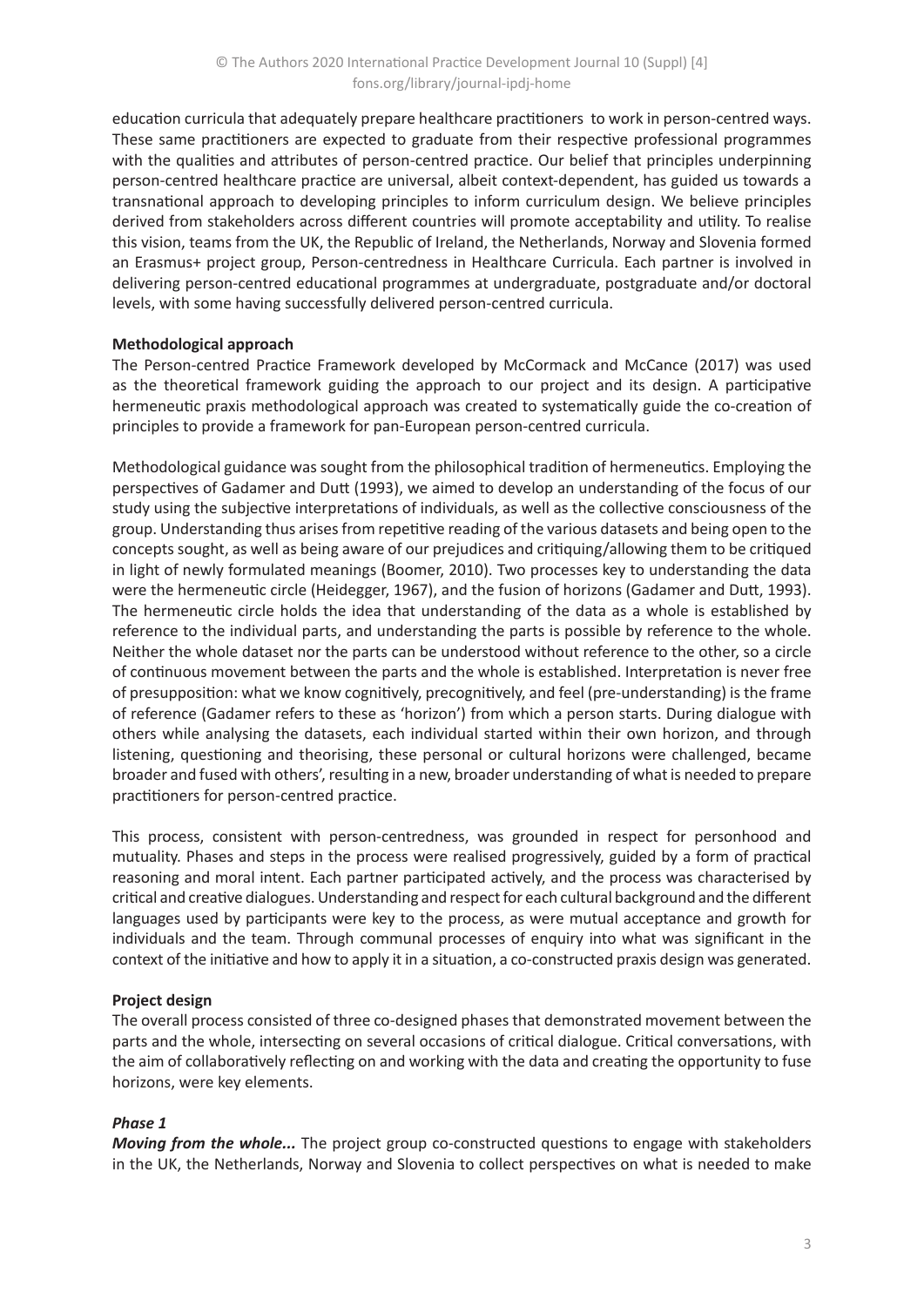person-centred practice a reality. Each project partner used different methods to engage with stakeholders to capture their views.

# *Phase 2*

*...to the parts...* Moving through the hermeneutic circle, the intention of the second phase was to understand and create new meaning, through a fusion of horizons. Multiple rounds of data analysis were conducted. A first step was a thematic analysis in each country, then a collective analysis of the whole dataset with partners. The third step was an abstract level of data analysis, in which the partners engaged in theorising, using the Person-centred Practice Framework and Wouter Hart's purpose, life, and system world model (2019). Creative workshops with all five partners were used, working in subgroups to synthesise data, thus identifying and mapping themes within the datasets by movement up and down through different levels of abstraction.

## *Phase 3*

*…back to the whole* During this phase, the analysed datasets were used for the development of the principles that will inform the development of a person-centred curriculum framework in the next phase of our Erasmus+ project. The hermeneutic process continued with multiple rounds of identification and refinement of principles. A small workgroup with representatives from the partner countries led this process. Multiple draft versions of the principles were shared with partners for critique. As part of this process, the principles were checked with original stakeholder data to ensure consistency.

An overview of the process undertaken is shown in Figure 1 (the Republic of Ireland participated from the second part of phase 2).



#### **Figure 1: Overview: participative hermeneutic praxis methodology**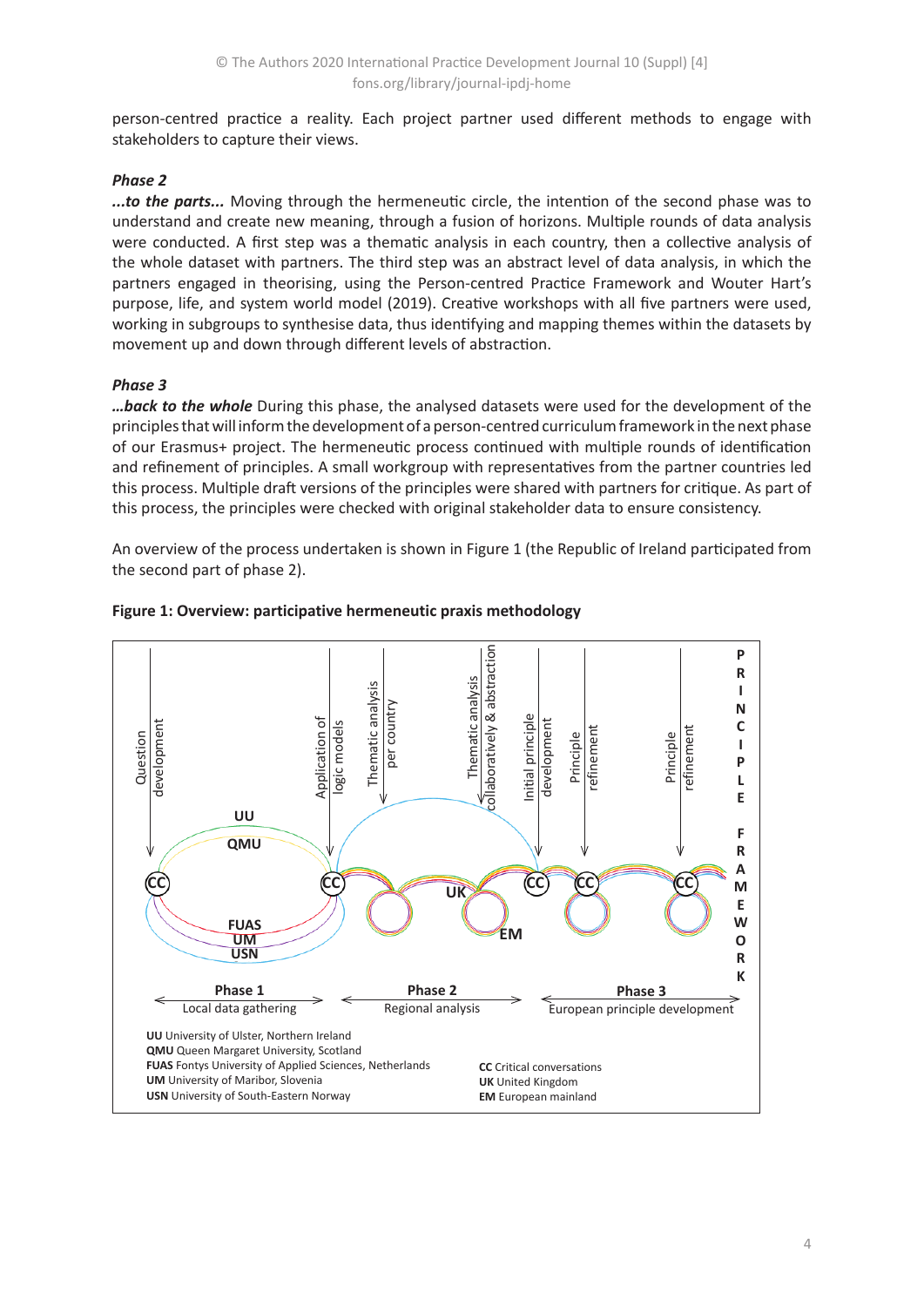## **Rigour**

The project design includes several measures to ensure appropriate project governance: project partner expertise, associate partners, creation of an advisory board and stakeholder groups, and application of a logic model. Within their work, the five project partners are currently advancing knowledge about person-centredness, developing concepts and theories of person-centredness and person-centred practices, as well as designing participatory, inclusive and collaborative approaches to implementing these in a variety of healthcare and educational settings. The range of expertise ensures credibility (Guba and Lincoln, 1989). Each is engaged in activities that will contribute to the work of the project, such as existing person-centred curriculum developments, international staff mobility and exchange. Similarly, there are several associate partners involved in the project, who are all members of the International Community of Practice for Person-centred Practice (PcP-ICoP).

PcP-ICoP is 'an international community of collaborating organisations committed to improving the understanding of person-centredness and its advancement in clinical practice, research, education/ learning, facilitation, management, policy and strategy' (McCormack and Dewing, 2019, p1). The members are from Northern Ireland, the Netherlands, Norway, Australia, Austria, Republic of Ireland, Switzerland, and Scotland. They will contribute to specific tasks in the project, including the stakeholder engagement reported on in this article. Between Phases 1 and 2 (see Figure 1, above), the logic model of McCawley (2001) was introduced and applied to ensure quality and progress against the overall programme objectives. This model is being used consistently during each phase of the overarching project. Other methods to ensure rigour are outlined throughout this article.

## **Ethical considerations**

Formal ethical approval was not required for this project. Erasmus+ projects are not funded as research projects per se, and activities engaged in under the auspices of the programme are meant to be consistent with routine work in which the education or development partners are engaged in day-to-day practice. As such, each partner uses stakeholder engagement as a routine practice for curriculum development. In some participating countries, stakeholder engagement is required by regulatory bodies (such as the Nursing and Midwifery Council in the UK). Therefore, while the data reported in this article for this particular project are described as a separate dataset, the data were in fact collected as an integral part of curriculum development and extracted for analysis specifically for this project.

The partner countries collected data according to their national guidelines for educational development projects. For all, the guiding ethical principle of person-centredness meant all stakeholders were informed of the reason for invitation, data gathering and data use. Each stakeholder had the opportunity to withdraw from participation before or during data gathering, and any details leading to personal identification were removed before the data entered the analysis process. Consequently, the dataset used to construct the framework of the principles was founded on informed written or verbal consent. All permissions collected in the study, audio recordings of interviews and transcribed material have been saved, with access restricted to project partners.

In the next section, each of the phases will be explained, and then illustrated with fragments of the different steps in the process in the following section.

#### **Findings**

#### *Phase 1: Data collection 'moving from the whole...'*

#### *Step 1: Co-creation of questions*

At our first face-to-face meeting at the beginning of the project, partners brainstormed who key stakeholders would be and the questions we wanted to ask them, based on our knowledge of personcentredness and its application in practice. Co-created questions were then refined and checked against the Erasmus+ project aim and intended outcomes. Using the questions as a guide (Box 1), data were collected by each partner in January and February 2020, using methods appropriate to their national and cultural context.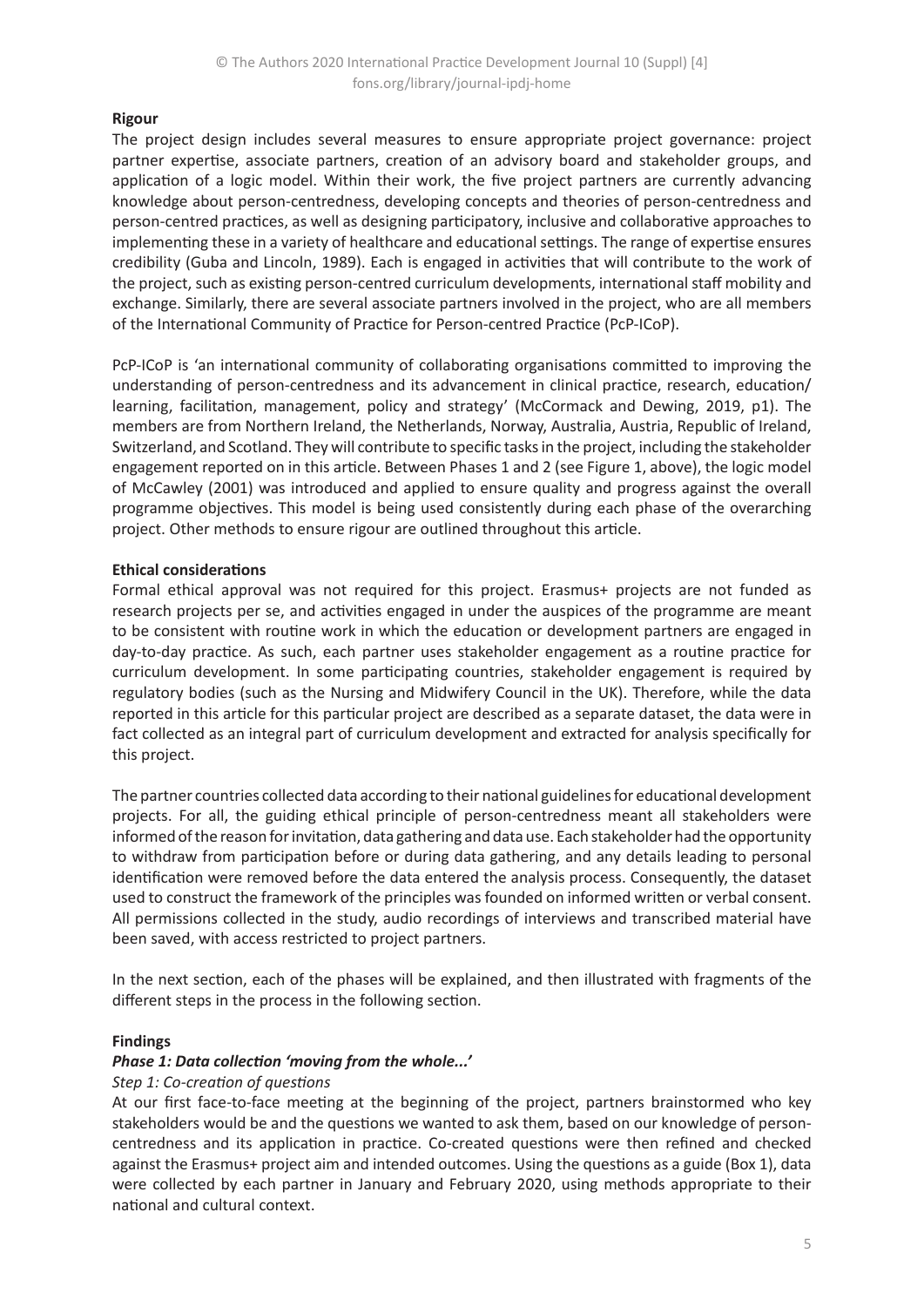#### **Box 1: Co-created questions to guide data collection**

- 1. What do you need to enable service users and staff to understand what personcentred healthcare is?
- 2. What would help you to have the courage to speak up about care/experience?
- 3. What are the current barriers that need to be addressed to improve person-centred healthcare?
- 4. What do you believe are the core knowledge and skills needed to provide personcentred healthcare?
- 5. What would enable you to provide person-centred healthcare?
- 6. How does a person-centred healthcare practitioner behave?
- 7. How would you describe person-centredness?
- 8. What are the biggest policy and strategic barriers to, and enablers of, person-centred healthcare?
- 9. How could politicians help?
- 10. What do you need from us that would help?

## *Step 2: Data collection in each country*

Data collection methods included focus groups, workshops, and questionnaires with service users, undergraduate and postgraduate students, mentors, educationalists, service managers, professionals and leaders (n = 391). Qualitative methods were selected because they:

- Are oriented to the groups of stakeholders
- Enable the exchange of experiences and perspectives during group interaction, providing an indepth view of the topic of inquiry (Krueger and Casey, 2009; Doody et al., 2013)
- Ease the exploration of complex and unexplored areas (Boger et al., 2015), such as the provision of person-centred healthcare
- Can create a safe environment, which potentially facilitates critical dialogue/discussion (Boger et al., 2015) in the group

Questionnaires were used for pragmatic reasons, including to access the views of large cohorts of diverse students. Project partners (SK and ML), at the University of Maribor's faculty of health sciences in Slovenia's north-eastern region, facilitated three focus groups. Participants (n = 15) included students, educationalists, practitioners, education commissioners and providers, colleagues from third-sector organisations, and regulatory bodies. The focus groups lasted between 40 and 70 minutes and were audio recorded and transcribed verbatim. A focus group of similar duration was also conducted at the department of nursing at the University of South-Eastern Norway. Participants were researchers' colleagues ( $n = 7$ ) in leadership positions. The focus group was conducted in Norwegian and translated into English by KS. A 40-minute creative focus group at Ulster University was used to engage UK and international postgraduate students ( $n = 23$ ) undertaking a person-centred practice module on the post-registration MSc programme. Students from a variety of clinical settings worked in subgroups to consider responses to each question, mapped their discussions and fed back to the larger group. Agreed themes were recorded on a flipchart by the facilitators (DB, NC and TM). Questionnaires were sent to engage undergraduate students across all three years of a preregistration nursing programme.

The questionnaire, using Qualtrics® ([qualtrics.com\)](https://www.qualtrics.com), was structured with open text design. A total of 112 responses was received. A similar method was used at the knowledge centre at Fontys University of Applied Sciences as part of its programme review process. Invitations were sent to approximately 100 stakeholders external to the school, and a general invitation was posted on the internal newsletter. Stakeholders (n = 30) were informed about the Erasmus+ overall project goals. Participants were first asked to individually think about the questions, and then discuss them in small groups of two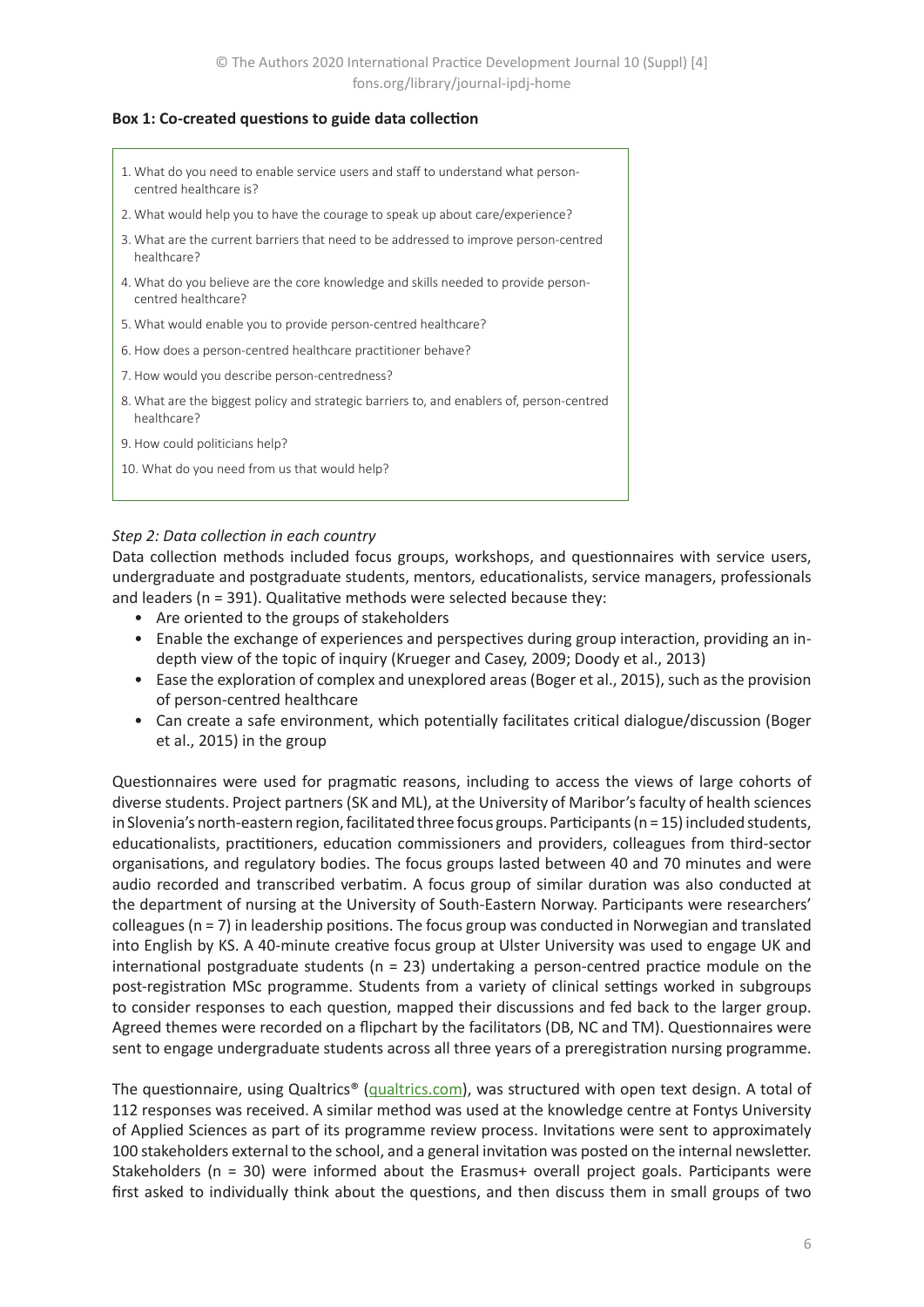to four people. Individual and collective answers were noted on the supplied sticky notes and put on two wall posters – one depicting the professional, and the other depicting the micro-/meso-/macrolevel environment. Following contributions to the posters, participants shared the patterns they saw emerging. Consensus was sought by endorsement, challenge, or additions to identified patterns and the discussion was audio recorded. At Queen Margaret University Edinburgh, the undergraduate and postgraduate teams across nursing, occupational therapy and arts therapies used the questions as part of their programme reviews. Stakeholders, service users, undergraduate and postgraduate students, practitioners, managers, practice educators and third-sector colleagues were invited through formal and informal networks via email (n = 232). Programme leaders used focus groups, workshops or personal communications as they felt appropriate, including the stakeholder questions in their data collection.

# *Phase 2: Data analysis '...to the parts...'*

## *Step 1: Thematic analysis undertaken in each country*

Once the data had been gathered in each country, each partner thematically analysed the multiple sources of data they had collected, which resulted in different thematic frameworks around the question: what is needed for person-centred practice? To ensure rigour, we all followed four principles (Guba and Lincoln, 1989):

- 1. Credibility was ensured because the same project partner conducted the interviews and transcribed the recordings and posters, with the involvement of all project partners. The thematic analysis process was performed independently by at least two project partners, and any disagreements between them were discussed
- 2. Transferability was ensured through participants' quotations supporting the themes, which enabled partners to judge applicability of these themes to their own contexts as the meanings of the quotations were traceable
- 3. Dependability was ensured through the accurate description of the processes used for the analytical process
- 4. Confirmability was ensured through the hermeneutic praxis methodology adopted

As methodological principles are intended to guide processes but not to fix them, thematic analysis differed in each country. Tentative themes and subthemes emerged and were captured by project partners in draft thematic frameworks.

## *Step 2: Collective analysis of the whole dataset*

This first round of data analysis was presented and reflected on, in a facilitated critical conversation with all partners during our second face-to-face project meeting. This allowed patterns and divergences to arise in different analyses. This is in line with Heidegger's notion of interpretation being a circular process, pre-understandings of understanding being made explicit, to form a whole. According to Mackey (2005), reconsidering the findings in new ways allows new understandings to emerge from a complex dialectic between the knower and known. Each partner engaged in active listening and questioning, as we tried to understand each 'horizon' or perspective. Through critical discussion, we asked these questions: what and how do we want our students to be, and what would a supportive environment look like? (Table 1).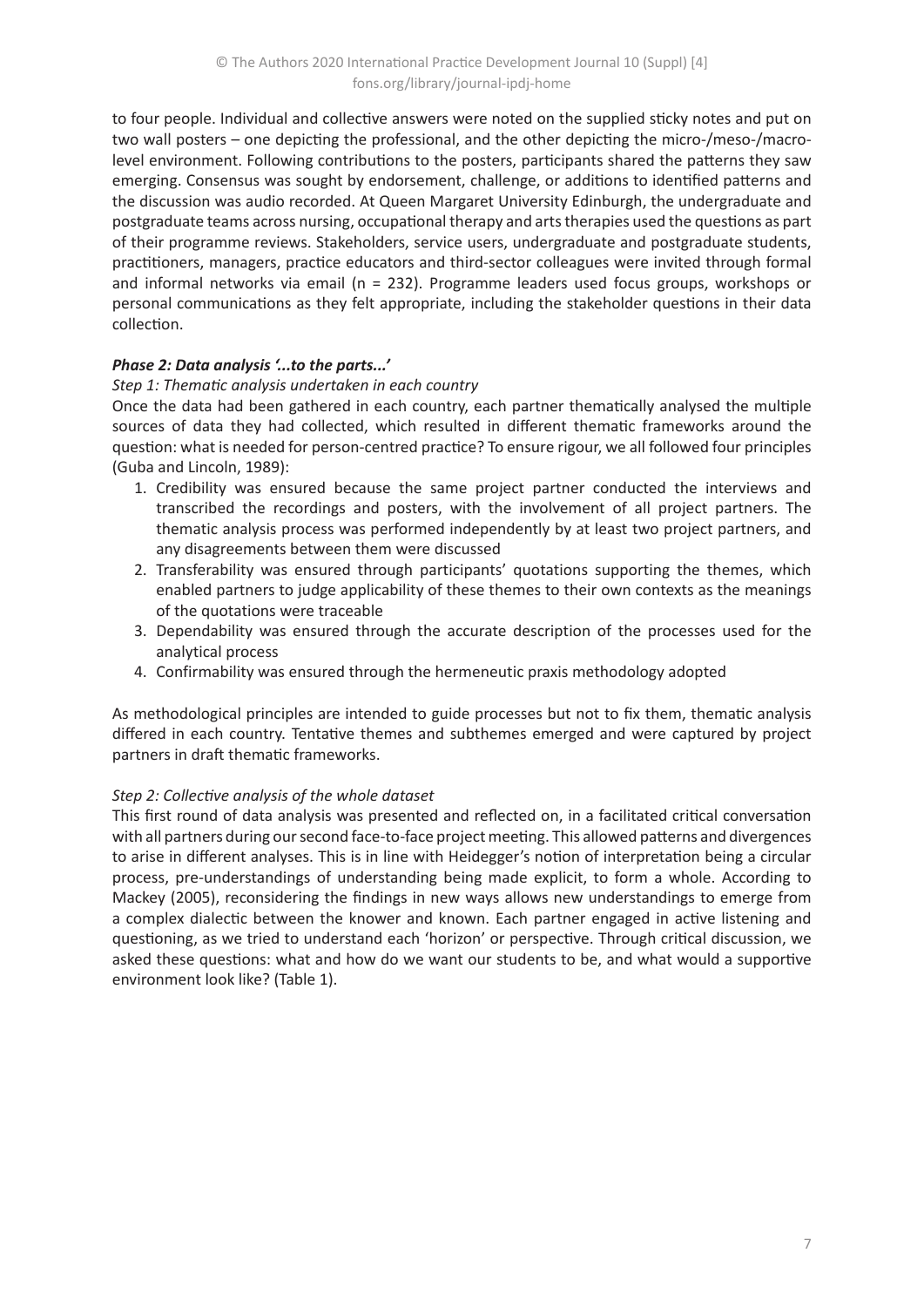#### Through the discussion we identified that prerequisites for person-centred practice require us to attract students who: • Are brave, able to ask questions and engage in conversations • Use their values to have courageous conversations • Are advocates for themselves and others • Can harness their own autonomy • Listen to what matters to others (service users and colleagues) • Are clear about boundaries • Can grapple with ethical issues • Understand the multiple meanings of health • Can promote health and wellbeing • Have a can-do attitude • Can think creatively and outside the box • Can work within a team They need to operate in a context where: • Everyone works together and is supportive – reciprocity is key • All parts are interconnected and barriers are broken down • Person-centredness is the norm, not something to aspire to, and where care is organised around the person, rather than the condition or the organisation • Multiple perspectives are explored and considered • There is a shared vision • All people feel empowered, facilitation is the norm and there is a learning environment

During the discussion, we remained true to the Person-centred Practice Framework (McCormack and McCance, 2017) but introduced Hart's model (2019) to help us reconsider the purpose of a personcentred curriculum and the conditions needed to fulfil that purpose. Hart states that, contrary to the realities of practice, the direction of thinking and dialogue throughout organisational development and transformation should consider 'purpose' (why we are here), the 'lifeworld' (the being here), and then the 'system world' (rules, regulations and structures influencing the lifeworld, and inevitably the achievement of purpose). In doing so, creations, adaptations and transformations in the system world will guide engagement in the lifeworld and are aimed at supporting the realisation of purpose. This model is consistent with our theoretical framework, as it draws on the critical social science philosophy of the Frankfurt school (Tarr and Landmann, 2011; Corradetti, 2013; Freire, 2018), in which there is an assumption that critical dialogue among stakeholders is essential for the co-creation of a social world where there is equity, and which strives for the common good. We believe, such an approach could make a significant contribution to another issue currently receiving attention, that of decolonising the curriculum. By drawing on an intersectional pedagogy perspective, as intersectional theories are brought into pedagogical practices social justice can be brought into a learning environment. This approach promotes complex critical dialogues about multiple socially constructed identities and social locations (or systems of privilege and oppression) and what they bring to the learning journey (Case, 2017).

A model began to emerge as we considered the purpose of a person-centred curriculum (personcentred, competent, and committed healthcare professionals), lifeworld (supportive local environment) and systems world (supportive meso/macro context). As the critical discussion flowed, we described a dynamic process that we represented in a spiral around the purpose arrow of person-centred practice (Figure 2). We considered learners as students, teachers and others involved in curriculum delivery. We described a living curriculum, where the requirements of person-centred practice, the conditions and processes necessary for learning are engaged in an interplay around the purpose. This is represented in the triple-coloured spirals, where learners connect and move through the three layers of prerequisites, context and outcomes, in order to become person-centred within their area of practice. This process continues throughout the learning journey.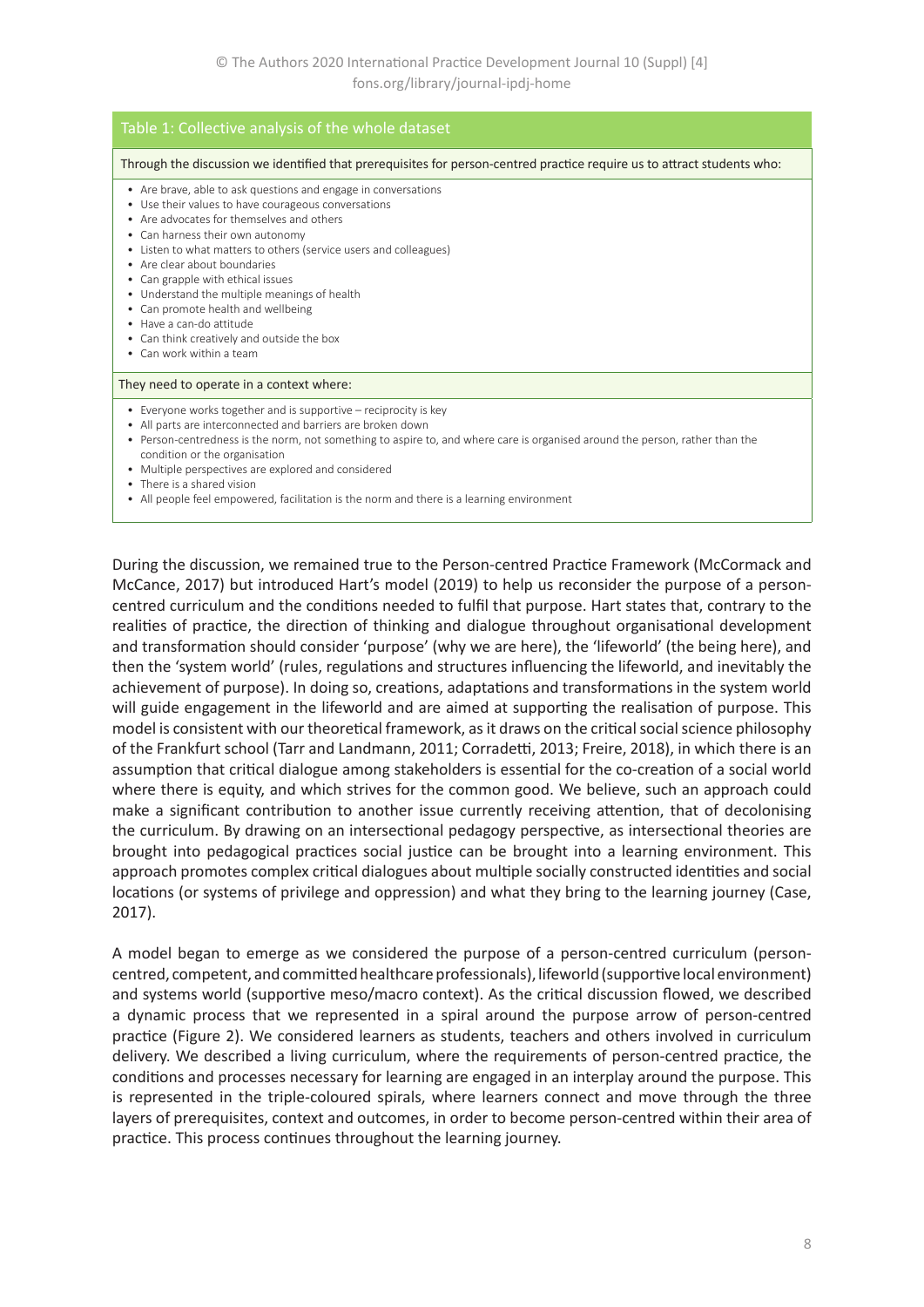

### **Figure 2: Purpose arrow of person-centred practice**

## *Application of the logic model*

As part of the hermeneutic process, and to ensure rigour, we questioned our collective data analysis and interpretation against the overall project aims and intended outcomes, using the logic model proposed by McCawley (2001). We applied the model by asking ourselves a series of questions (Table 2). This enabled us to confirm emerging themes and ensure we were staying true to the stakeholder data.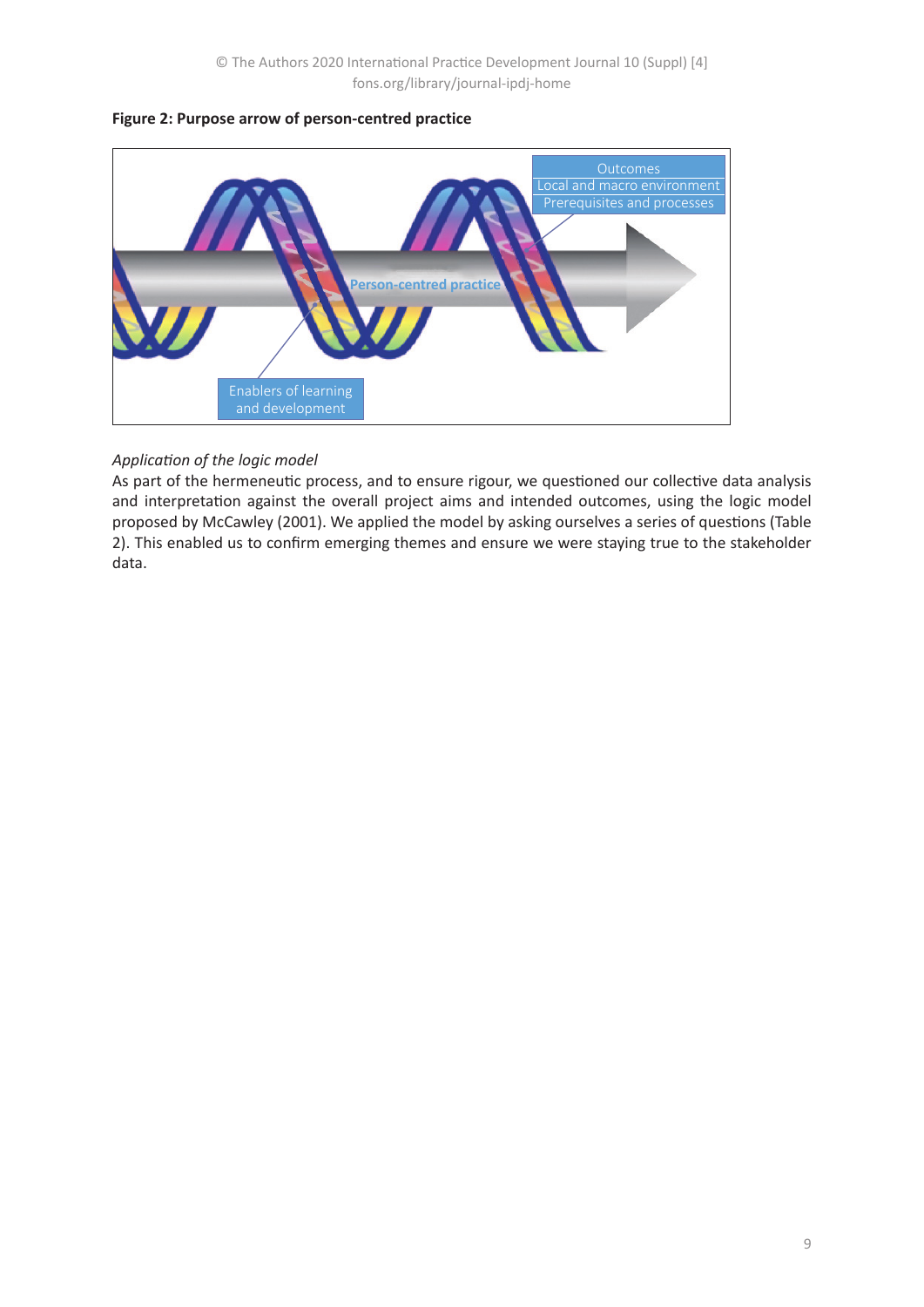| Table 2: Data mapped against logic model (McCawley, 2001) to ensure rigour                                                                                                                                                                                                                                                                                                                                                                         |
|----------------------------------------------------------------------------------------------------------------------------------------------------------------------------------------------------------------------------------------------------------------------------------------------------------------------------------------------------------------------------------------------------------------------------------------------------|
| 1. What is the current situation?                                                                                                                                                                                                                                                                                                                                                                                                                  |
| . Questions over existing healthcare curricula, and the extent to which they enable the development of person-centred healthcare<br>practitioners<br>· Variability<br>• Lack of shared understanding, knowledge, and language<br>. Need for person-centredness to be explicit in curricula<br>• 'Curricular suitcase'<br>• Theory/practice gap<br>• Issues with the learning environment<br>• Context dominated by a task-driven and medical focus |
| 2. How do we know when we achieve the outcome?                                                                                                                                                                                                                                                                                                                                                                                                     |
| • A living person-centred curriculum<br>• The outcome of a person-centred curricular framework will be real<br>• Gold standard in person-centred curriculum design that can be applied in a variety of models and contexts<br>• Flexible<br>• Stakeholder ownership: they can translate it (the curriculum) into practice                                                                                                                          |
| 3. What behaviours need to change to achieve the outcome?                                                                                                                                                                                                                                                                                                                                                                                          |
| · Insufficient reflection on misunderstandings and preconceptions about person-centredness<br>• Disempowering behaviours<br>• Didactic teaching and learning strategies that do not facilitate engagement and understanding<br>• Lack of acceptance of deficits in knowledge and skills, and willingness to engage in lifelong learning<br>• Demands that the new framework should conform with existing curricula                                 |
| 4. Knowledge and skills                                                                                                                                                                                                                                                                                                                                                                                                                            |
| • Understanding of person-centredness<br>• Understanding of person-centred framework<br>• Theoretical foundations<br>· Underpinning evidence<br>• Function of a curriculum framework<br>• Understanding the need to change<br>• Understanding the existing reality                                                                                                                                                                                 |
| 5. Activities                                                                                                                                                                                                                                                                                                                                                                                                                                      |
| • Co-creation with stakeholders<br>$\bullet$ CPD<br>. Public review and critique of data/dissemination<br>• Examination of own experience<br>• Use of vignettes/films<br>• Use of multiple materials to stimulate thinking                                                                                                                                                                                                                         |
| 6. Resources                                                                                                                                                                                                                                                                                                                                                                                                                                       |
| • Protected space<br>• Expert facilitators<br>• IT platform and expertise<br>• Administration<br>• Twitter<br>• Graphic design support - digital story<br>• Infographics<br>· Curriculum committees                                                                                                                                                                                                                                                |

#### *Step 3: Abstraction level of data analysis*

At the level of abstraction, we decided to create two subgroups from four country partners, to explicitly theorise using the Person-centred Practice Framework (McCormack and McCance, 2017) and Hart's model (2019). The subgroups worked together based on similarities and differences in the thematic frameworks: Maribor and Fontys universities used Hart's model (2019); Ulster and Queen Margaret universities used the Person-centred Practice Framework. Each country partner separately re-analysed, or went back to the first round of data analyses, and combined them using one of the two models. While re-analysing the collective data, abstract level themes were teased out. The abstract themes from the two subgroups are presented in Table 3.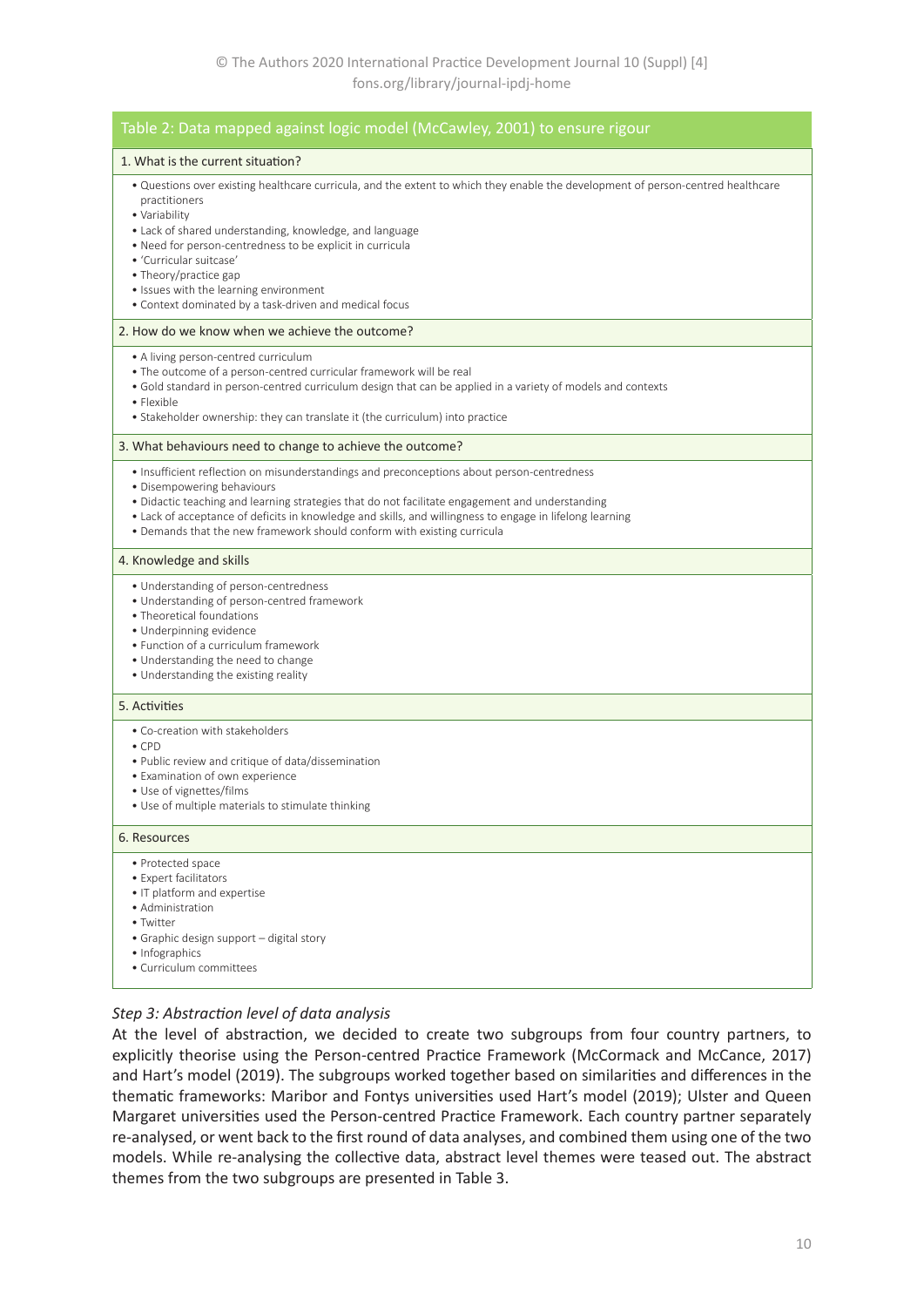| Table 3: Abstract themes from project partners' subgroups                                                                                                                                                                                                                                                                                                            |                                                                                                                                                                                                                                                                                         |  |  |
|----------------------------------------------------------------------------------------------------------------------------------------------------------------------------------------------------------------------------------------------------------------------------------------------------------------------------------------------------------------------|-----------------------------------------------------------------------------------------------------------------------------------------------------------------------------------------------------------------------------------------------------------------------------------------|--|--|
| Maribor/Fontys using Hart (2019)                                                                                                                                                                                                                                                                                                                                     | QMU/Ulster using McCormack and McCance (2017)                                                                                                                                                                                                                                           |  |  |
| Theme 1                                                                                                                                                                                                                                                                                                                                                              |                                                                                                                                                                                                                                                                                         |  |  |
| Healthcare practitioners need to be educated to<br>become competent and committed person-centred<br>practitioners who:                                                                                                                                                                                                                                               |                                                                                                                                                                                                                                                                                         |  |  |
| • Accept and respect a person as a unique individual<br>• Are holistic<br>• Lead (others in) healthcare<br>• Are emotionally intelligent<br>• Are critically reflective and reflexive<br>• Build caring relationships<br>• Are entrepreneurial                                                                                                                       | • Role modeling person-centredness (prerequisites)<br>• Practising person-centred care (processes)<br>• Becoming an authentic communicator (prerequisites)<br>• Developing the skills to challenge practice (prerequisites)                                                             |  |  |
| Theme 2                                                                                                                                                                                                                                                                                                                                                              |                                                                                                                                                                                                                                                                                         |  |  |
| There needs to be a local person-centred healthcare<br>environment/culture where:                                                                                                                                                                                                                                                                                    |                                                                                                                                                                                                                                                                                         |  |  |
| • All involved are supported and given a voice<br>• Person-centred healthcare is the norm<br>• Person-centred healthcare team relationships are the<br>norm<br>. Person-centred healthcare relationships are the norm<br>· Person-centred healthcare leadership relationships are<br>the norm                                                                        | • Understanding student needs (practice environment)<br>• Being sensitive to student wellbeing (practice environment)<br>• Learning from people's experience of care (prerequisites)<br>• Using best evidence (processes)<br>• Developing positive relationships (practice environment) |  |  |
| Theme 3                                                                                                                                                                                                                                                                                                                                                              |                                                                                                                                                                                                                                                                                         |  |  |
| There needs to be a whole-system understanding<br>of person-centred healthcare with:                                                                                                                                                                                                                                                                                 |                                                                                                                                                                                                                                                                                         |  |  |
| • Whole-system thinking<br>• Creation of communicative/learning spaces<br>• Provision of transparent (resource and material)<br>frameworks<br>• Person-centred healthcare set in alignment with<br>other/similar perspectives<br>· Boundaries removed<br>• Frontline staff and service-user experiences used as<br>major evaluation criteria of whole-system quality | • Managing resources (practice environment)<br>• Understanding the challenges in practice (practice environment)<br>• Staff knowledge and skills, including academic and clinical (prerequisites)                                                                                       |  |  |
| Theme 4                                                                                                                                                                                                                                                                                                                                                              |                                                                                                                                                                                                                                                                                         |  |  |
| There needs to be a supportive meso-/macro-<br>context with:                                                                                                                                                                                                                                                                                                         |                                                                                                                                                                                                                                                                                         |  |  |
| 1. Service-design thinking<br>2. Guidelines or criteria for the implementation of<br>person-centred healthcare<br>3. Organisations open to suggestions and critique<br>4. Organisations (and staff at all levels) who explain,<br>illustrate, and live person-centred healthcare as a<br>core value<br>5. Attention to recruitment and retention                     |                                                                                                                                                                                                                                                                                         |  |  |

Maribor and Fontys identified four secondary level subthemes that connect to the main themes:

- Healthcare practitioners' competence and commitment to person-centred practice
- Local person-centred healthcare environment/culture
- Whole-system understanding of person-centred healthcare
- Supportive meso/macro context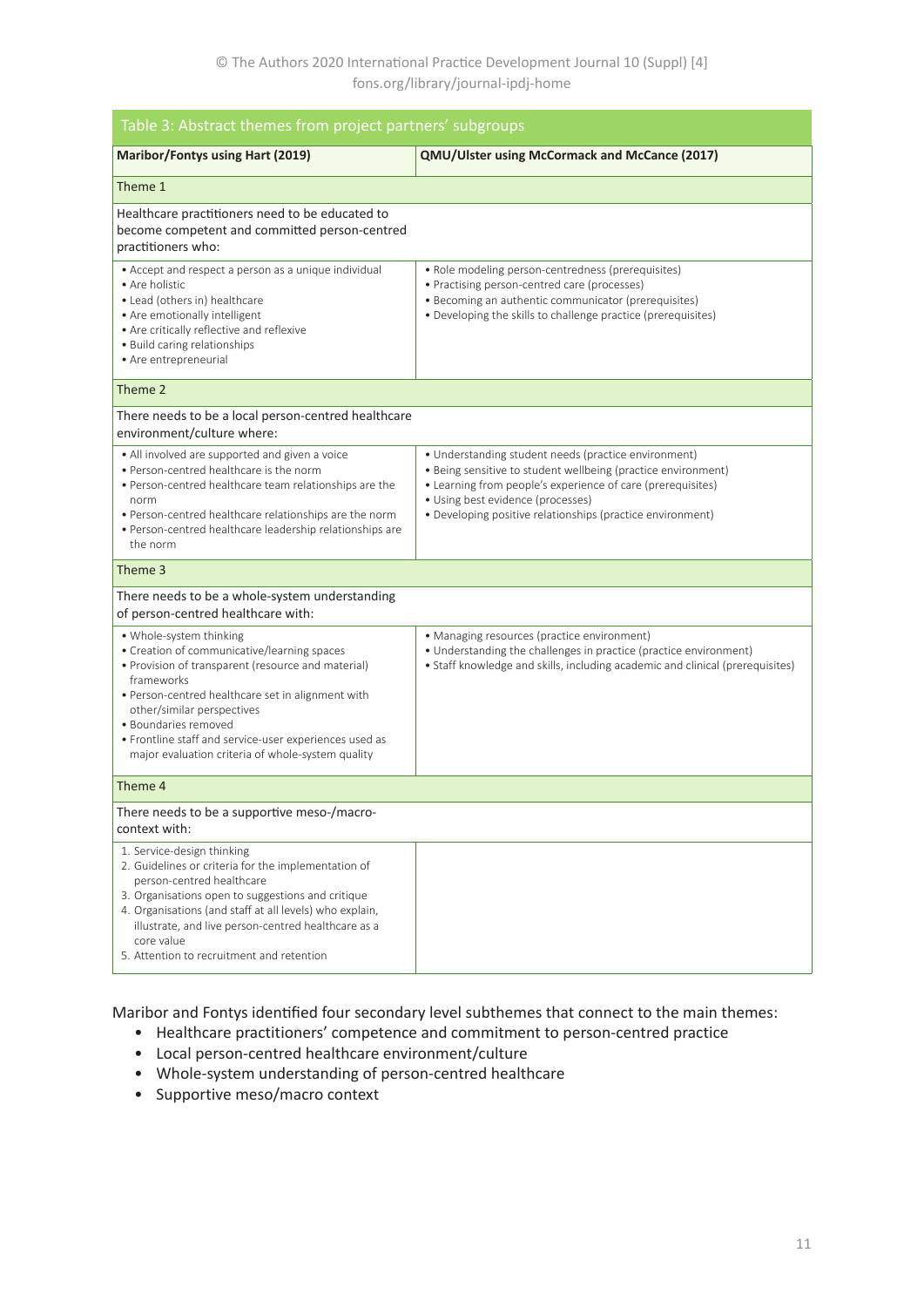Ulster and QMU mapped the secondary data analysis to the constructs of the Person-centred Practice Framework (McCormack and McCance, 2017): person-centred processes and prerequisites, the practice environment and the macro context. These mapped to the four themes. The following short narrative, illustrated with themes identified from each level of data analysis by each country and as a collaborative analysis, highlights the essence of stakeholders' perspectives from five countries on what is needed for person-centred practice in healthcare.

To be person-centred in healthcare, attention must be paid to a triadic relationship between the practitioner's competencies and commitment, together with the local environment. There also needs to be a whole-system understanding of, and support for, person-centredness. Stakeholders felt there is a need for practitioners who 'care with' others, rather than just 'care for' or 'about' others (*Theme 1*). Therefore, they need to acknowledge and work with the whole person, be reflective and be a good communicator. In order to explicate and illustrate person-centredness, there needs to be a shared understanding and the ability to reveal discrepancies between actual and espoused practices. Stakeholders also expressed the need for practitioners to feel a responsibility to be competent and courageous in challenging and changing their practice, thus championing person-centred practice. There should also be a commitment to living person-centredness and to connect with (those upholding) related perspectives. This requires academic and healthcare staff to model person-centred ways of being, and to live out person-centred ideals in their interactions with students (and practitioners) and in navigating conflicting values, structures and policies. Stakeholders indicated they have a desire and a requirement to explore both theory and practice if they are to become proficient person-centred practitioners.

There is a requirement for a local person-centred environment and a culture valuing staff diversity and expertise, sensitive to and understanding of the experiences, feelings and needs of all stakeholders (*Theme 2*). All stakeholders need to adopt a collaborative, inclusive and participative approach to the development of any relationship, and to the student-teacher nexus. However, issues of culture, context and people's behaviours, across healthcare and university settings, are often perceived to act as barriers to an individual student's (and a practitioner's) learning. Generally, a whole-system approach is needed in organisational thinking and design (*Theme 3*), requiring minimal bureaucracy and with structures and processes to serve the lifeworld and relationships of people, not the other way round as is currently more common. Stakeholders value a supportive meso/macro context that guides practice development (*Theme 4*).

Additionally, it is essential to provide guidance so that opportunities are created in learning environments, for example, critical conversations with organisational leaders and managers, and with experienced clinical and academic staff, where boundaries are removed. In this context, the focus could be on coping with challenges to person-centred practice, as well as reflecting on the intended outcomes of related innovations. Ultimately, this will enhance the opportunities for students and practitioners to learn and practice in more person-centred ways in a safe environment (*Theme 1*). The data revealed that learning can only occur in an environment where the evidence and knowledge of clinical and academic staff are up to date (*Theme 2*). Meso/macro contexts should consistently attend to retaining sufficient staff to prevent a shrinking workforce (*Theme 4*).

## *Phase 3: Development of Principles '...back to the whole.'*

## *Step 1: Identifying emergent principles*

Drawing on the stakeholder data, the project group adopted five steps for principle development. The group met online (due to COVID-19 public health restrictions), and shared the data abstraction. Members then divided into three groups with representatives from each country. Each group worked with data themes to identify emergent principles. These were then shared with the larger group, followed by further refinement in the three smaller groups.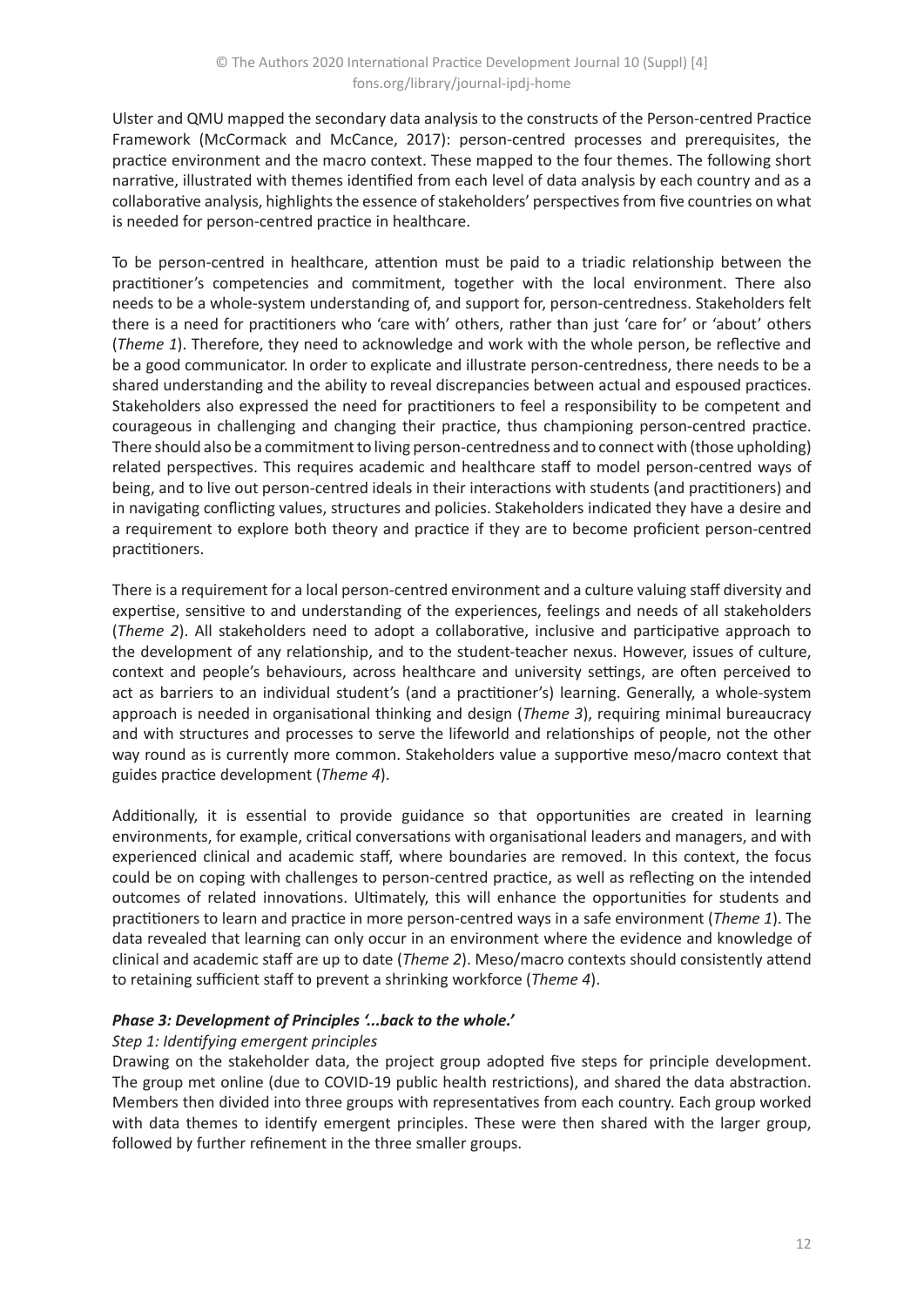## *Step 2 Emergent philosophical dimensions and refinement of principles*

During Step 2, a small working group with representation from each group (and country) collated and integrated the draft principles from each of the groups. Draft philosophical dimensions and methodological principles were identified as we considered the approach to curriculum design that emerged from the stakeholder data.

## *Step 3 Theoretical framing principles*

In Step 3, draft principles were reviewed by the whole project group and theoretically framed, using our theoretical framework models (McCormack and McCance, 2017; Hart 2019). We reached a consensus that:

*'A curriculum is person-centred if it is transformative (purpose), grounded in a philosophy of pragmatism (systems world) and enables all learners to co-construct (lifeworld) and experience connectivity with oneself, other persons and contexts (lifeworld) throughout their personal learning journey.'*

## *Step 4: Mapping principles back to stakeholder data*

To ensure rigour, the small working group further refined the principles and mapped them to the stakeholder data, checking that we remained true to the dataset. A summary of philosophical dimensions, and methodological and pedagogical principles for person-centred curriculum design was then confirmed by the whole group. This is set out in Table 4.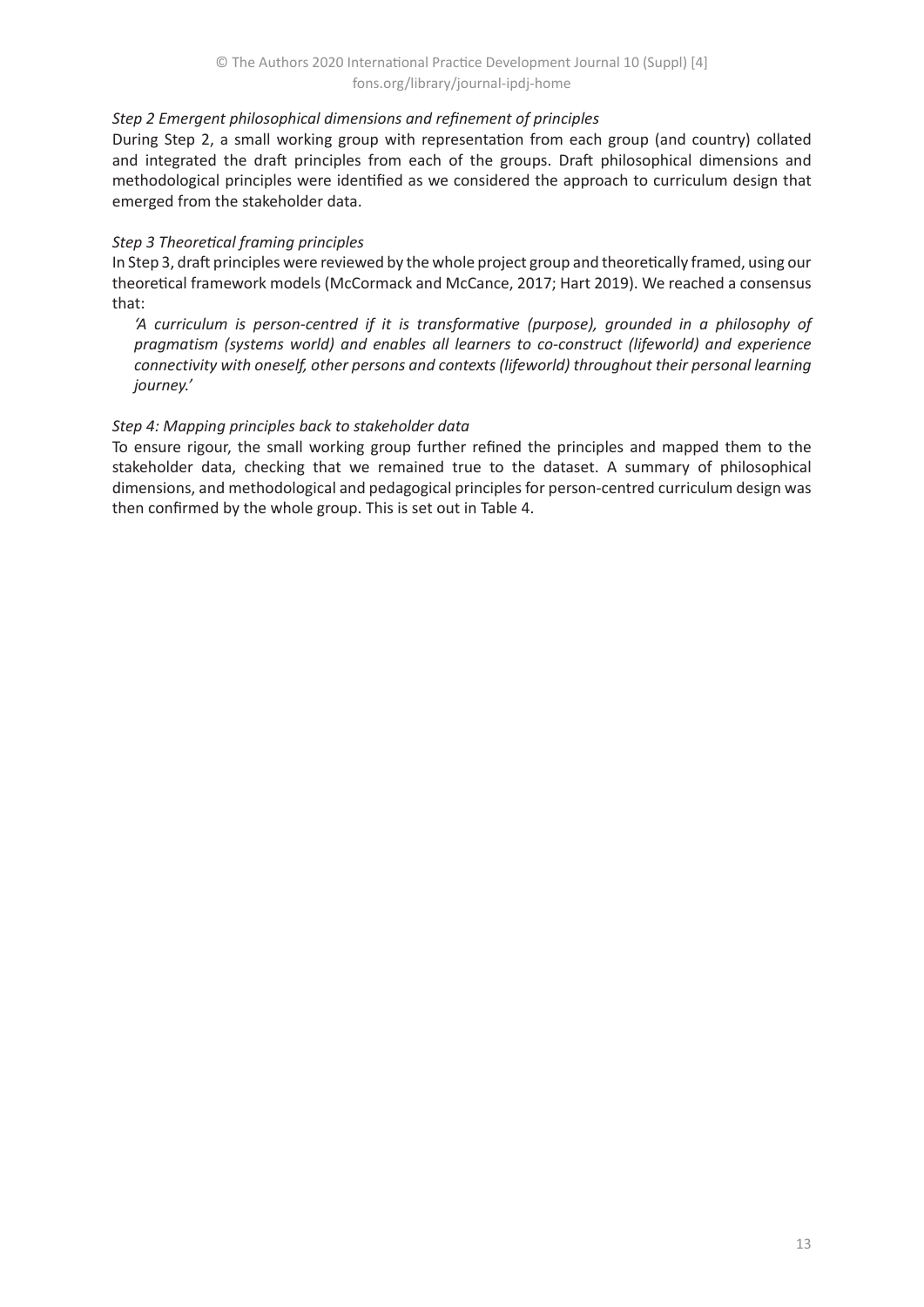## © The Authors 2020 International Practice Development Journal 10 (Suppl) [4] fons.org/library/journal-ipdj-home

| Table 4: Draft principles for person-centred curriculum design |                                                                                                                                                                                                                                             |                                                                                                                                                                                                                                                                                                                                                                                                                                                                                                                                                                                                                                                                                                                                                                                                                                                                                                                                                                                                                                                                                                                                                                                                                                                                                                                                                                                                                                                                                                                                                                                                                                         |  |
|----------------------------------------------------------------|---------------------------------------------------------------------------------------------------------------------------------------------------------------------------------------------------------------------------------------------|-----------------------------------------------------------------------------------------------------------------------------------------------------------------------------------------------------------------------------------------------------------------------------------------------------------------------------------------------------------------------------------------------------------------------------------------------------------------------------------------------------------------------------------------------------------------------------------------------------------------------------------------------------------------------------------------------------------------------------------------------------------------------------------------------------------------------------------------------------------------------------------------------------------------------------------------------------------------------------------------------------------------------------------------------------------------------------------------------------------------------------------------------------------------------------------------------------------------------------------------------------------------------------------------------------------------------------------------------------------------------------------------------------------------------------------------------------------------------------------------------------------------------------------------------------------------------------------------------------------------------------------------|--|
| Framework<br>Purpose, lifeworld,<br>systems world              | <b>Methodological principles</b><br>The philosophical approach to<br>curriculum design                                                                                                                                                      | <b>Pedagogical principles</b><br>Teaching, learning and assessment (TLA) and the content of learning                                                                                                                                                                                                                                                                                                                                                                                                                                                                                                                                                                                                                                                                                                                                                                                                                                                                                                                                                                                                                                                                                                                                                                                                                                                                                                                                                                                                                                                                                                                                    |  |
| Purpose<br>(person-centred<br>outcomes)                        | Philosophical dimension:<br>Transformative<br>Methodological principle: curriculum<br>is transformative and enables<br>journeying through knowing, doing,<br>being and becoming a competent<br>and committed person-centred<br>practitioner | A person-centred approach to teaching, learning and assessment<br>TLA strategies<br>1. Learning is holistic, focusing on multiple ways of knowing the whole person<br>2. Teaching, learning and assessment approaches guide learners' journey through knowing, doing, being and becoming a person-centred practitioner<br>3. Learning is progressive, progressing to the point where person-centredness is embodied as a learner, practitioner and leader of person-centred practice<br>4. Reflexivity is integral to active learning approaches, enabling movement from preconsciousness and consciousness to critical consciousness, thus<br>creating perspective transformation as a person-centred practitioner<br>5. Active learning enables new insights to become translated into actions to be tested and evaluated in practice<br>6. Eclectic teaching, learning and assessment strategies draw on critical creativity, as well as technical-rational approaches, to enable learning to be<br>systematic and incremental with deliberate intent<br>7. Learners and facilitators learn together, with and from each other, shaping new knowledge<br>Learning environment<br>Person-centredness is embodied by all involved in and supportive of the curriculum<br>Learners experience and practice person-centredness<br>Learners are helped to become brave in expressing their voice to challenge practice                                                                                                                                                                                                                    |  |
| Lifeworld<br>(healthcare<br>relationships)                     | Philosophical dimension:<br>Co-constructed<br>Methodological principle: a<br>co-constructionist approach<br>to curriculum design and<br>implementation where the curriculum<br>is flexible and adaptive to the learner                      | TLA strategies<br>1. Learning is participative, inclusive and collaborative in all learning relationships<br>2. There are opportunities for creating shared social responsibility in co-creation of curricula, based on moral intent<br>3. TLA are sensitive and responsive to these mutual learning needs, which are open to negotiation<br>4. Learners determine their own learning pathway<br>5. Learners at different stages of the learning journey are encouraged to learn together<br>6. Learners and teaching staff should actively engage in mutual learning<br>Learning environment<br>1. A culture of safety, relationships and learning is co-created<br>2. Safe learning environments are created for exploration, shared understanding, decision making and action<br>3. Preconditions are created by those with a stake in the curriculum to co-create the processes necessary for curriculum design<br>4. Educators show courage, humility and vulnerability in the facilitation of learning<br>5. Practice-based mentors are engaged as part of the programme team<br>6. Freedom of individual expression is encouraged<br>7. Taking risks and (calculated or intentional/moral) experimentation are encouraged, supported and subject to wider critique through reflective processes<br>8. Practitioner and service-user experiences are evaluation criteria used to critique and promote knowing, doing, being and becoming a person-centred<br>practitioner<br>9. Safe spaces evolve into brave spaces, in which everyone feels comfortable with diversity and experiences respect, inclusion and emotional support |  |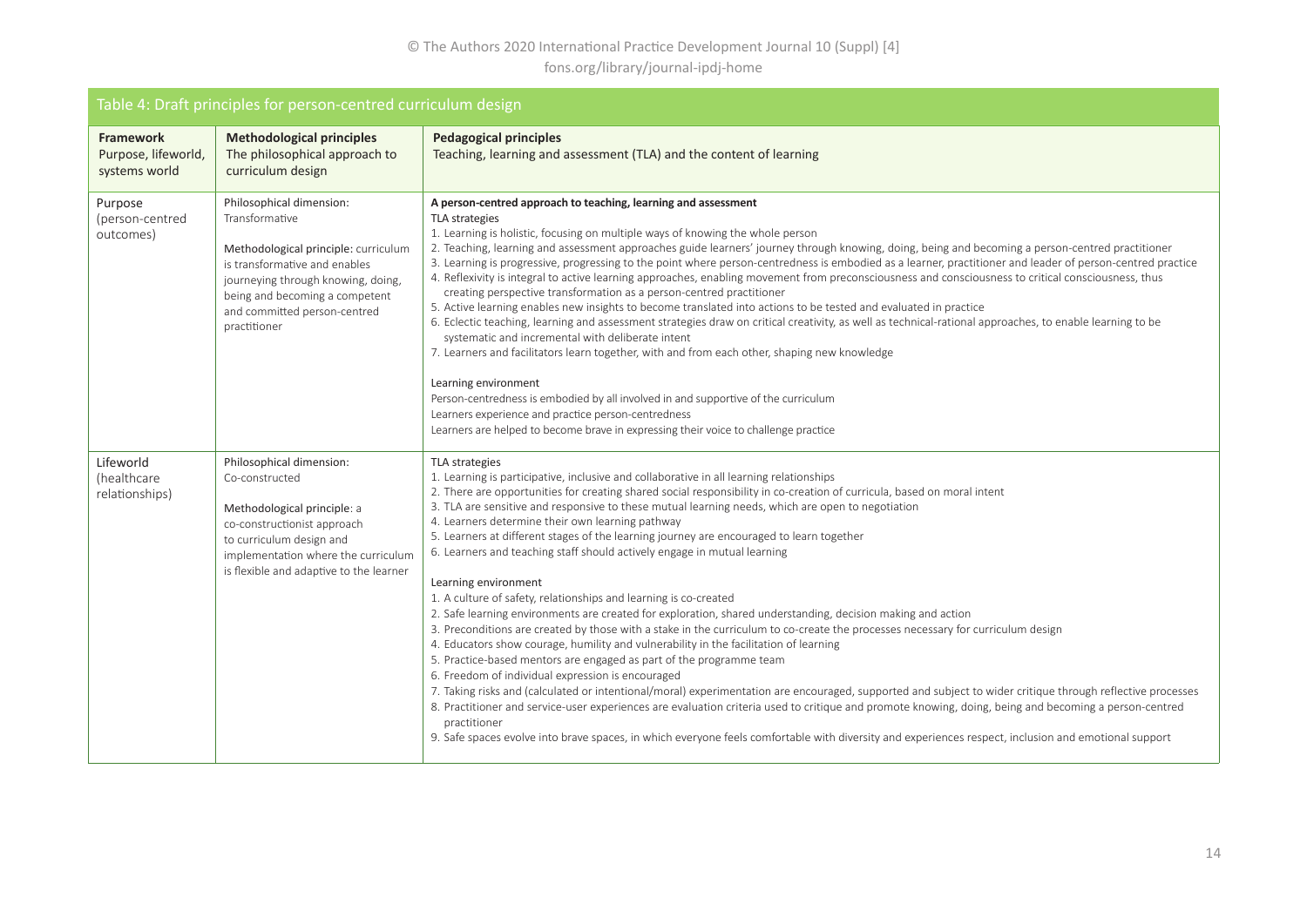## © The Authors 2020 International Practice Development Journal 10 (Suppl) [4] fons.org/library/journal-ipdj-home

| Table 4: Draft principles for person-centred curriculum design (continued)                                                                                                                          |                                                                                                                                                  |                                                                                                                                                                                                                                                                                                                                                                                                                                                                                                                                                                                                                                                                                                                                                                                                                                                                                                                                                                                                                                                               |  |
|-----------------------------------------------------------------------------------------------------------------------------------------------------------------------------------------------------|--------------------------------------------------------------------------------------------------------------------------------------------------|---------------------------------------------------------------------------------------------------------------------------------------------------------------------------------------------------------------------------------------------------------------------------------------------------------------------------------------------------------------------------------------------------------------------------------------------------------------------------------------------------------------------------------------------------------------------------------------------------------------------------------------------------------------------------------------------------------------------------------------------------------------------------------------------------------------------------------------------------------------------------------------------------------------------------------------------------------------------------------------------------------------------------------------------------------------|--|
| <b>Framework</b><br>Purpose, lifeworld,<br>systems world                                                                                                                                            | <b>Methodological principles</b><br>The philosophical approach to<br>curriculum design                                                           | <b>Pedagogical principles</b><br>Teaching, learning and assessment (TLA) and the content of learning                                                                                                                                                                                                                                                                                                                                                                                                                                                                                                                                                                                                                                                                                                                                                                                                                                                                                                                                                          |  |
| Lifeworld                                                                                                                                                                                           | Philosophical dimension: Relational<br>Methodological principle: curriculum<br>encourages connectivity with self,<br>other persons, and contexts | TLA strategies<br>1. Fundamentals of person-centredness are continually revisited<br>2. Learning involves maximising generation and transmission of multiple sources of evidence to support knowledge of person-centred practice<br>3. Person-centred facilitation is embedded in teaching, learning and assessment approaches<br>4. Social learning and meaning making are encouraged through safe communicative spaces<br>5. Opportunities are given to reflect on relationships with others and with materials and space<br>Learning environment<br>1. Person-centredness is embodied by everyone engaging and communicating authentically<br>2. Critical questioning is embedded in learning processes<br>3. Caring relationships that foster mutuality are created<br>4. Diversity is welcomed and respected<br>5. All involved in the curriculum accept moral responsibility for others                                                                                                                                                                 |  |
| Systems world<br>(environmental/<br>organisational<br>structures,<br>processes and<br>administration,<br>which create a<br>systems world<br>that supports<br>the lifeworld in<br>realising purpose) | Philosophical dimension:<br>Pragmatic<br>Methodological principle: curriculum<br>is built on a philosophy of pragmatism                          | TLA strategies<br>1. Theory and practice are intertwined<br>2. Debate and discussion create opportunities to deconstruct idealism versus realism<br>3. Engaging in enquiry-based learning to become facilitators within whole and multilayered contexts<br>4. Learning is embedded in movement between local, national and global contexts<br>5. Generation and sharing of multiple sources of evidence will support the development of competence (knowledge, skills, and attitudes) in an inclusive<br>way<br>6. Learners consider themselves to be agents of social change<br>7. Embracing, working with and being comfortable with complexity through enquiry-based learning<br>8. Ongoing evaluation of learning in relation to ever-changing practice milieux<br>Learning environment<br>1. Communicative spaces create opportunities for social learning and meaning making<br>2. Safe spaces evolve into brave spaces<br>3. Learners understand the relevance of person-centred practice through contextualised learning within real-life experiences |  |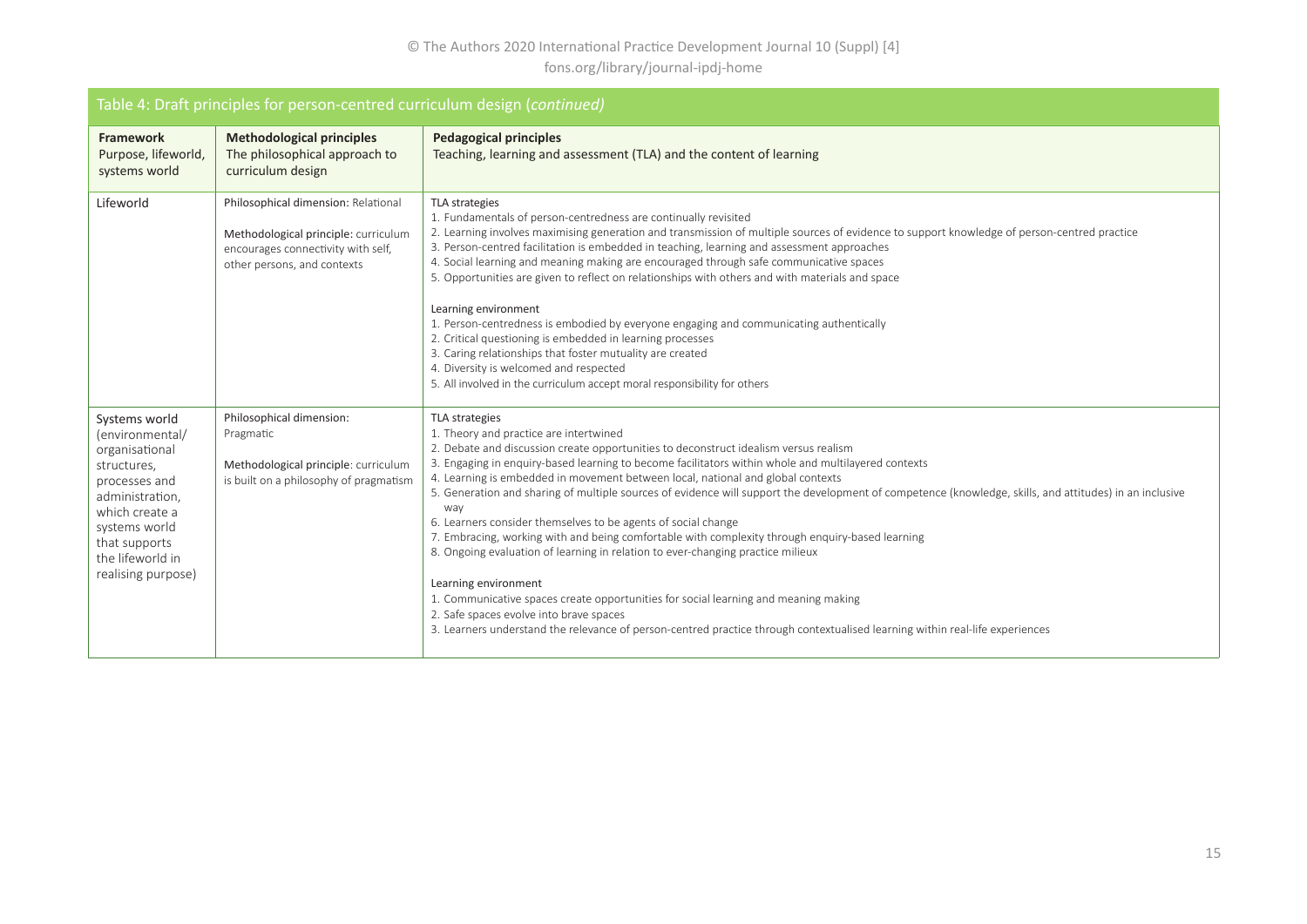### **Discussion**

The Erasmus+ project has given a group of international partners the opportunity to contribute to the burgeoning body of work around person-centredness and education development. The expectation that practitioners can be person-centred, or organisations can create conditions to support personcentredness, without experiencing preparation helps explain why there is evidence of continued dominance of the medical model, and few practice innovations that keep people at the centre of their care (Phelan et al., 2020). According to Freire, (1996, 2018) education has the potential to transform an individual's world, opening up possibilities of a fuller and richer life. However, he also contends that context has the means to keep people 'submerged' (p 90). Gibbs (2017) aligns himself with this perspective arguing that if compassion is central to curricula, learners will be encouraged to have a voice, and there could be far-reaching consequences for society. He goes further to challenge neoliberal higher education institutes to weave compassion through the ethos of organisations but warns against its becoming commoditised. In the course of the work undertaken in this part of our Erasmus+ project, our data also highlight the importance of the context within which we educate future healthcare practitioners. It is clear from our data that education programmes cannot change contexts that 'submerge' without considering the context of teaching and learning itself, as highlighted by the connections shown between lifeworld and system world. It is through the system world that our shared and common purpose – person-centred healthcare – is realised. Thus, the embedding of personcentred methodologies and strategies in the ways we engage with future healthcare practitioners is paramount. A curriculum that helps learners to recognise the taken-for-granted, to be brave and to question, and equips them to grasp opportunities for change is aligned to our philosophical position and is reflected in the pedagogical principles. The purpose of the proposed curriculum, therefore, is to be transformative and enable journeying through knowing, doing, being and becoming a competent and committed person-centred practitioner.

Of course, this focus on the relationship between lifeworld, system world and the adopted pedagogical principles is central to the advancement of humanistic learning theories that have a focus on selfunderstanding, self-development and self-transformation (for example, Freire, 1996; Illeris 2014); the curriculum principles outlined here are consistent with this worldview. Humanistic principles are embedded in transformative learning that focus on helping all persons to release themselves from systems that oppress and become liberated towards acting. Emancipatory and transformational practice development methodologies (Manley et al., 2013) have embraced these humanistic and critical processes, and their implementation has enabled practitioners and leaders to 'change the conversation' about practice and how it is developed, especially at micro and meso organisational levels (McCormack et al., 2013). However, the lack of person-centred curricula that are transformative and enable all persons to engage in these conversations in systematic and rigorous ways has been problematic and, it could be argued, has limited the impact of practice development as methodology. Thus developing principles to underpin such person-centred curricula – humanistic in intent, connecting the lifeworld and system world, and transformative – has the potential to create a sustained impact in practice.

Illeris (2014), suggested that for learning to be transformative, curricula must address the cognitive and the emotional as well as the social dimensions of mental capacity and learning. This is reflected in the holistic nature of our pedagogical principles. Additionally, we believe learning must be progressive and reflexive, within an environment where learners and facilitators of learning grow and learn together. Aligned to Gibbs' (2017) pedagogy of compassion, we propose the perspective of relationality will establish caring environments where there is respect for diversity, mutuality and moral responsibility for others. Being relational reflects the need to understand what being person-centred means and therefore the theory and philosophy would be continually revisited. Social and active learning methodologies will encourage learners and facilitators of learning to be open to becoming person-centred. The philosophical dimension of pragmatism, meanwhile, acknowledges the need for competence development and learning to be grounded in the realities of practice. Learning should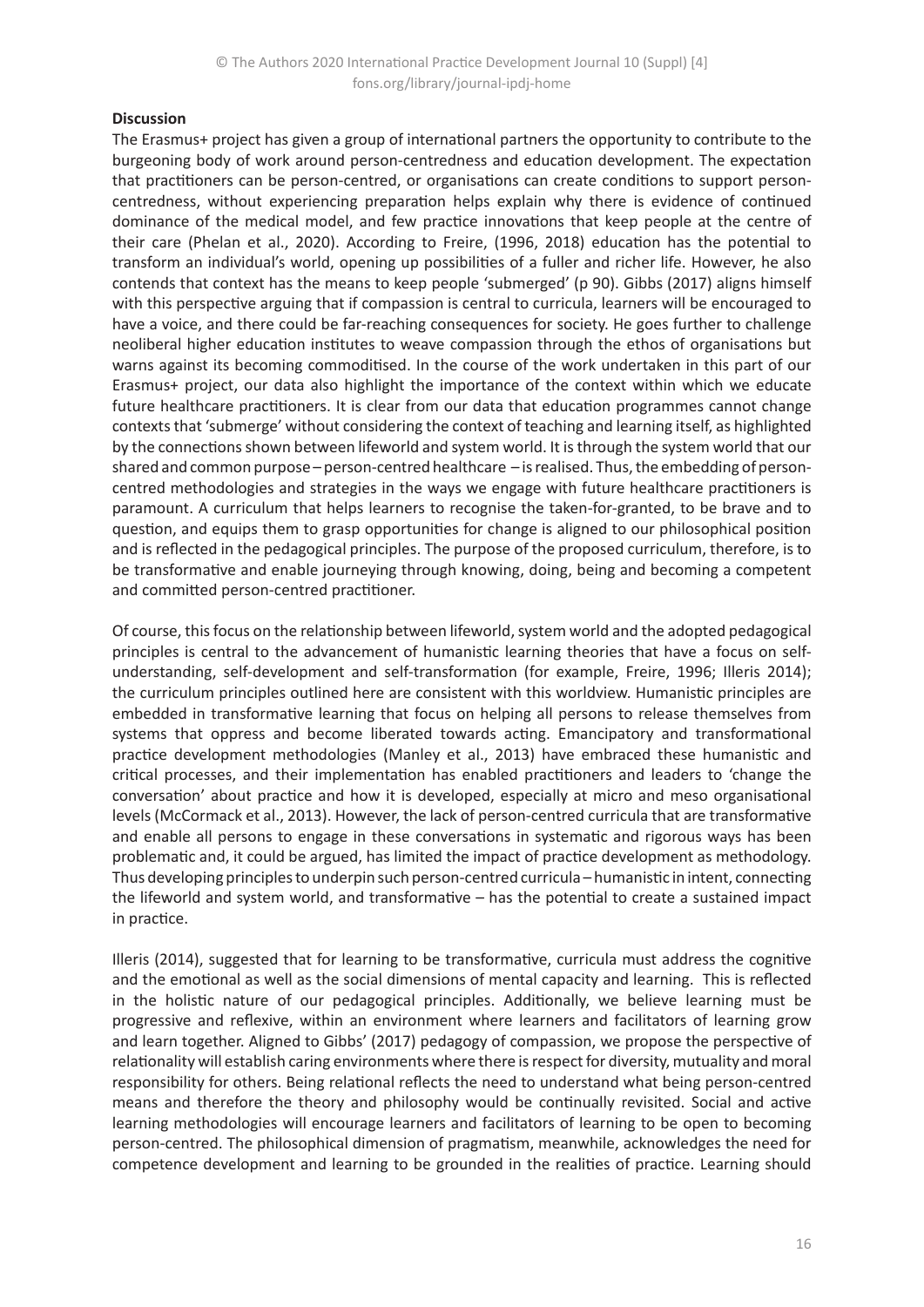be embedded in practice, valued by stakeholders, with their contributions as active members of the education team. This facilitates seamless integration of theory and practice. Learners will be able to use multiple sources of evidence to make sense of complexity and harness social change. Lastly, we propose that co-constructing the curriculum will enable flexibility, as advocated by Gibbs (2017). This flexibility means a curriculum without boundary that supports learners in understanding their own learning needs in relation to person-centred practices and offering them choice in how to meet them. However, (Freire, 2018) suggests this is only possible in environments where exploration and dialogue are encouraged. Aligned to critical theory, within such environments learners are encouraged to take risks (Tarr and Landmann, 2011; Corradetti, 2013; Freire, 2018). Scharmer (2018), in his Theory U, suggests transformation happens when we go through a process of knowing, being and becoming a new future and this is fundamental to our approach. Key to this process is 'presencing', where we create conditions to 'let [a new future] come' (p 161). Presencing encourages stillness and a time for sense making. The learning environments reflected in our pedagogical principles, therefore, emphasise spaces for learners to be brave enough to be open and to question. A key contributory factor in creating these conditions within person-centred curricula is the need for educators to view themselves as members of the learning community, and to show humility.

The strength of this study is its diverse stakeholders across five European countries. The sample was heterogeneous in relation to gender, age, profession and educational programmes, increasing the transferability of findings. The different means of data collection and analysis are viewed as a strength of this work, offering flexibility rather than being entrenched in boundaries by traditions. To minimise the impact of subjectivity in the analytical process, all the project partners participated to strengthen interpretation and to ensure credibility. The hermeneutic methodological process ensured a systematic approach, moving initially between individual country data and the whole dataset, and then between work undertaken by smaller groups in principle development, checked against, accepting contributions from, and seeking agreement with, the whole project team.

## **Conclusion**

At the outset of this article, we recognised the gap between policy and the authentic practice and experience of person-centredness. This article represents steps to foster a more focused and engaging way of implicitly and explicitly embedding person-centredness in curricula. The aim of developing a set of principles that reflect the 'voices' of service users and other stakeholders, and have been generated through a systematic, transparent process, has been met. By adopting the lens of person-centredness, together with the purpose-lifeworld-system world model (Hart, 2019), the findings demonstrate dependability and transferability (Guba and Lincoln, 1989). Our theoretical framework has enabled us to consider the different layers of practice while staying true to the purpose of curriculum design. By presenting our framework in this article, we are opening it up to critique from those interested in this area of study and beyond. In the next stage of our project, stakeholders will be asked for their feedback, and to reflect on whether their original data has been adequately processed, and the confirmed principles will be used to develop the curriculum framework. Consistent with our approach and with our philosophy, this too will be collaborative, involving stakeholders from the five European countries and employing methods that encourage participation. Questions, offered from one of the reviewers of this article and which may guide this stage of the project are:

- To what extent does neoliberal higher education policy challenge the development of personcentred curricula?
- To what extent are the risks of 'person-centredness' becoming commodified?
- How can educators in fields beyond healthcare, such as social sciences, adopt the principles of a person-centred curriculum to ensure future generations of policymakers and practitioners from these disciplinary backgrounds have experienced person-centred higher education?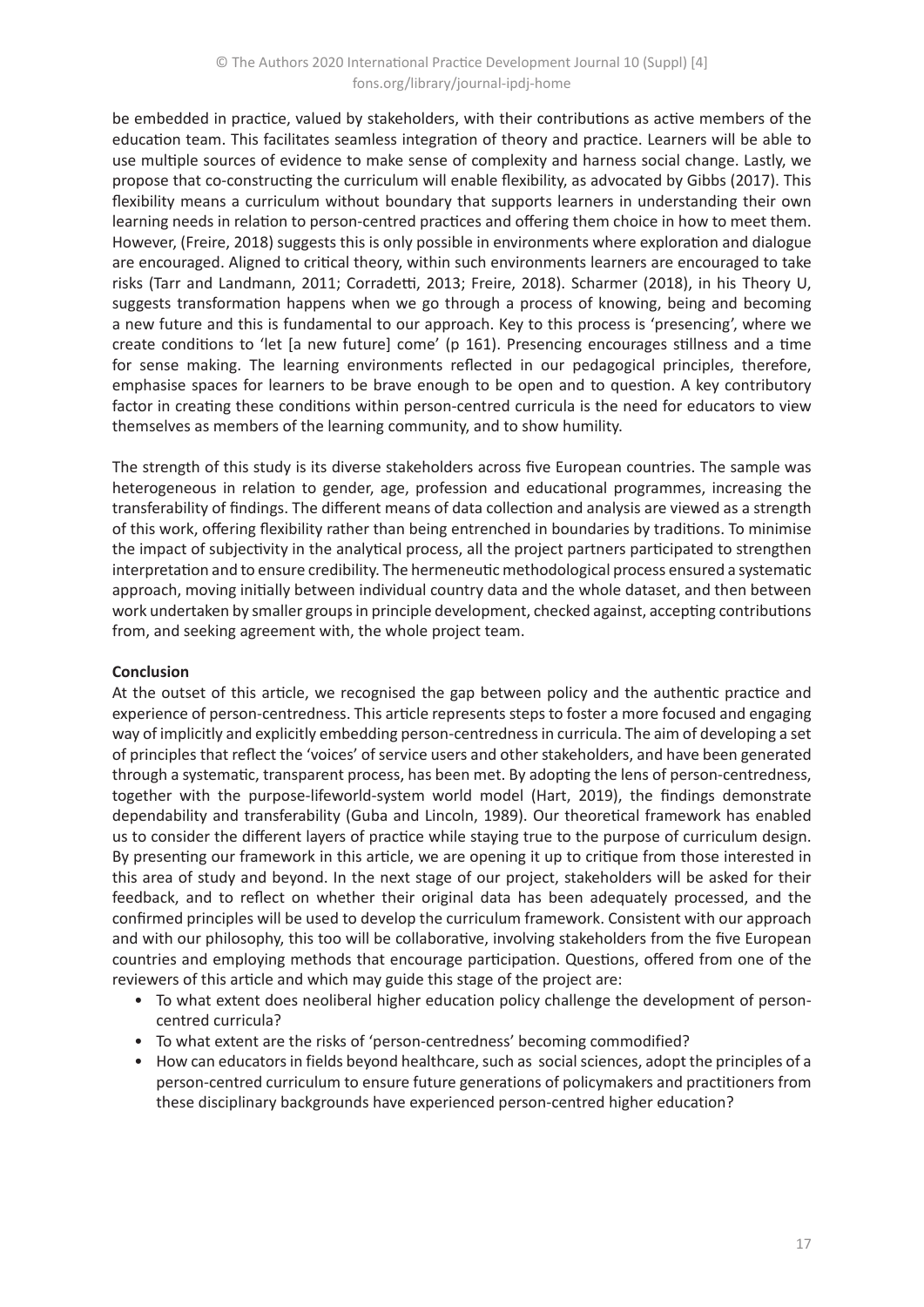## **References**

- Boger, E., Ellis, J., Latter, S., Foster, C., Kennedy, A., Jones, F., Fenerty, V., Kellar, I. and Demain, S. (2015) Self-management and self-management support outcomes: a systematic review and mixed research synthesis of stakeholder views. *PLOS ONE*. Vol. 10. No. 7. p e0130990. [https://doi.org/10.1371/](https://doi.org/10.1371/journal.pone.0130990) [journal.pone.0130990](https://doi.org/10.1371/journal.pone.0130990).
- Boomer, C. and McCormack, B. (2010) Creating the conditions for growth: a collaborative practice development programme for clinical nurse leaders. *Journal of Advanced Nursing*. Vol. 18. No. 6. pp 633-644. <https://doi.org/10.1111/j.1365-2834.2010.01143.x>.
- Broom, B. (2020) The practice of whole person-centred healthcare. Chp 14 *in* Anjum, R., Copeland, S. and Rocca, E. (Eds.) (2020) *Rethinking Causality, Complexity and Evidence for the Unique Patient*. New York: Springer. pp 215-226.
- Case, K. (Ed.) (2017) *Intersectional Pedagogy*. New York: Routledge.
- Corradetti, C. (2013) *The Frankfurt School and Critical Theory.* Retrieved from: [tinyurl.com/corradetti](https://tinyurl.com/corradetti-frankfurt)[frankfurt](https://tinyurl.com/corradetti-frankfurt). (Last accessed 1<sup>st</sup> September 2020).
- Doody, O., Slevin, E. and Taggart, L. (2013) Preparing for and conducting focus groups in nursing research: part 2. *British Journal of Nursing*. Vol. 22. No. 3. pp 170-173. [https://doi.org/10.12968/](https://doi.org/10.12968/bjon.2013.22.3.170) [bjon.2013.22.3.170](https://doi.org/10.12968/bjon.2013.22.3.170).
- Freire, P. (1996) *Pedagogy of the Oppressed*. London: Penguin.
- Freire, P. (2018) *Pedagogy of the Oppressed*. 50th anniversary edition. New York: Bloomsbury.
- Gadamer, H. and Dutt, C. (1993) *Hermeneutik, Ästhetik, Praktische Philosophie: Hans-Georg Gadamer im Gespräch [Hermeneutics, Aesthetics, Practical Philosophy: An Interview With Hans-Georg Gadamer]*. Winter, Germany: Universitätsverlag C. Winter.
- Gibbs, P. (Ed.) (2017) *The Pedagogy of Compassion at the Heart of Higher Education*. Cham, Switzerland: Springer.
- Guba, E. and Lincoln, Y. (1989) *Fourth Generation Evaluation*. Thousand Oaks, US: Sage.
- Gurses, A., Marsteller, J., Ozok, A., Xiao, Y., Owens, S. and Pronovost, P. (2010) Using an interdisciplinary approach to identify factors that affect clinicians' compliance with evidence-based guidelines. *Critical Care Medicine*. Vol. 38. No. 8. Suppl. pp S282-S291. [https://doi.org/10.1097/](https://doi.org/10.1097/CCM.0b013e3181e69e02) [CCM.0b013e3181e69e02](https://doi.org/10.1097/CCM.0b013e3181e69e02).
- Hart, W. (2019) *Lost in Control: Re-focus on Purpose*. Rosmalen, the Netherlands: Verdraaide Organisaties.
- Heidegger, M. (1967) *Being and Time*. Cornwall, UK: Blackwell.
- Illeris, K. (2014) Transformative learning and identity. *Journal of Transformative Education*. Vol. 12. No. 2. pp 148-163.<https://doi.org/10.1177/1541344614548423>.
- Krueger, R. and Casey, M. (2009) *Focus Groups: A Practical Guide for Applied Research*. Thousand Oaks, US: Sage.
- Mackey, S. (2005) Phenomenological nursing research: methodological insights derived from Heidegger's interpretive phenomenology. *International Journal of Nursing Studies*. Vol. 42. No. 2. pp 179-186. <https://doi.org/10.1016/j.ijnurstu.2004.06.011>.
- Manley, K., Titchen, A. and McCormack, B. (2013) What is practice development and what are the starting points? Chp 3 *in* McCormack, B., Manley, K. and Titchen, A. (Eds.) (2013) *Practice Development in Nursing and Healthcare* (2<sup>nd</sup> Edition). Oxford: Wiley-Blackwell. pp 45-65.
- McCance, T., McCormack, B. and Dewing, J. (2011) An exploration of person-centredness in practice. *Online Journal of Issues in Nursing*. Vol. 16. No. 2. p 1. [10.3912/OJIN.Vol16No02Man01](http://NAMarketplace/ANAPeriodicals/OJIN/TableofContents/Vol-16-2011/No2-May-2011/Person-Centredness-in-Practice.aspx).
- McCawley, P. (2001) *The Logic Model for Program Planning and Evaluation: Technical Report*. Moscow, US: University of Idaho Extension.
- McCormack, B. (2020) Editorial: Person-centredness in healthcare curricula. *International Practice Development Journal.* Vol. 10. Suppl. Editorial. pp 1-3. <https://doi.org/10.19043/ipdj.10Suppl2.001>.
- McCormack, B., Rycroft-Malone, J., DeCorby, K., Hutchinson, A., Bucknall, T., Kent, B., Schultz, A., Snelgrove-Clarke, E., Stetler, C., Titler, M., Wallin, L. and Wilson, V. (2013) A realist review of interventions and strategies to promote evidence-informed healthcare: a focus on change agency. *Implementation Science*. Vol. 8. No. 1. pp. 107. [https://doi.org/10.1186/1748-5908-8-107](mailto:BMcCormack%40qmu.ac.uk?subject=IPDJ%20article).
- McCormack, B. and McCance, T. (2010) *Person-centred Nursing: Theory and Practice*. Chicester, UK: Wiley-Blackwell.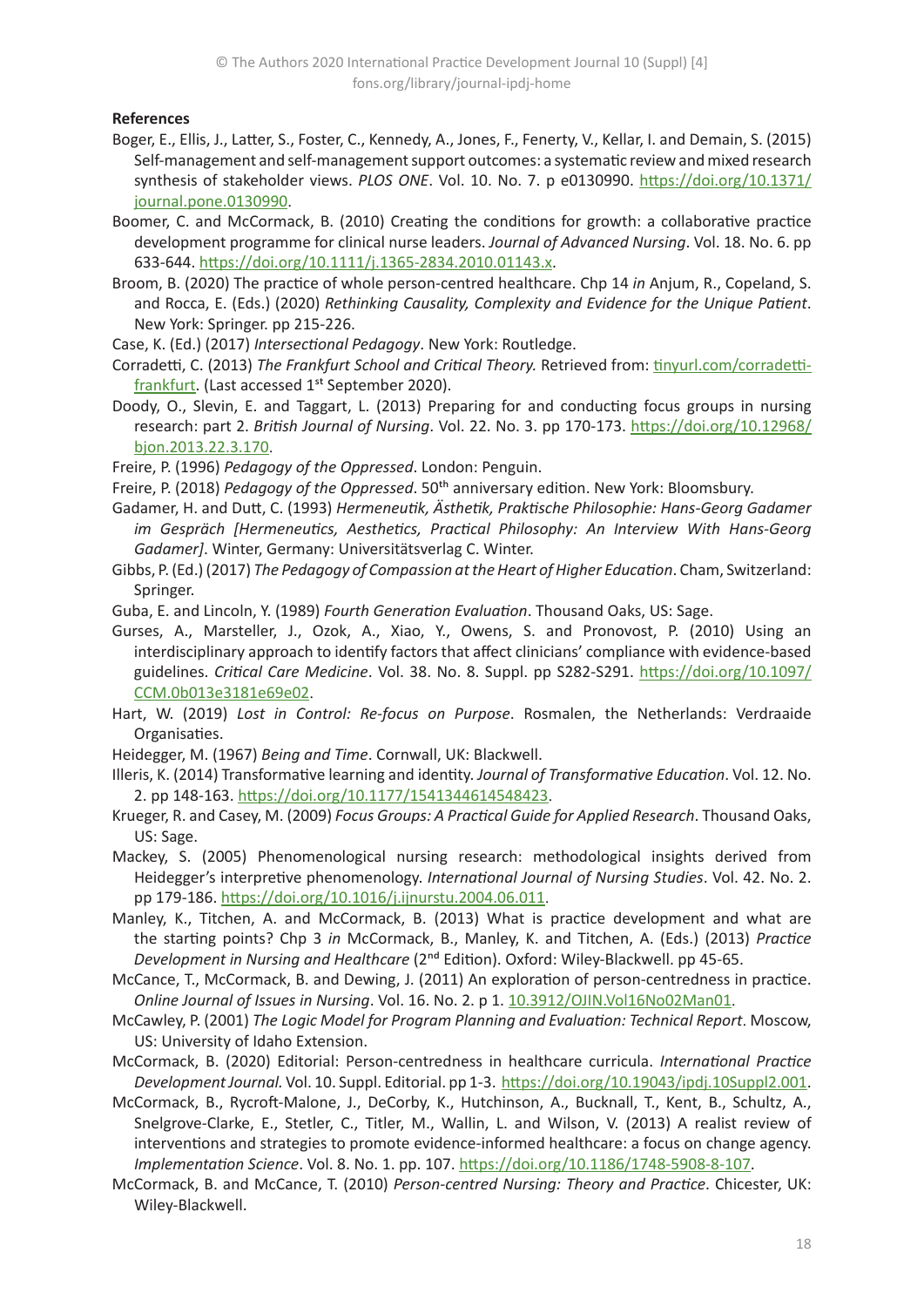- McCormack, B. and McCance, T. (2017) *Person-centred Practice in Nursing and Health Care: Theory*  and Practice (2<sup>nd</sup> Edition). Chicester, UK: Wiley-Blackwell.
- McCormack, B., Borg, M., Cardiff, S., Dewing, J., Jacobs, G., Janes, N., Karlsson, B., McCance, T., Mekki, T.E., Porock, D., van Lieshout, F. and Wilson, V. (2015) Person-centredness – the 'state' of the art. *International Practice Development Journal*. Vol. 5. Suppl. Article 1. pp 1-15. [https://doi.](https://doi.org/10.19043/ipdj.5SP.003) [org/10.19043/ipdj.5SP.003](https://doi.org/10.19043/ipdj.5SP.003).
- O'Donnell, D., Cook, N. and Black, P. (2017) Person-centred nursing education. Chp 7 *in* McCormack, B. and McCance, T. (Eds.) (2017) *Person-centred Practice in Nursing and Healthcare: Theory and Practice*. (2nd Edition). Chichester, UK: Wiley-Blackwell. pp 99-117.
- O'Donnell, M., Schaefer, I., Varker, T., Kartal, D., Forbes, D., Bryant, R., Silove, D., Creamer, M., McFarlane, A., Malhi, G., Felmingham, K., van Hoof, M., Hadzi-Pavlovic, D., Nickerson, A. and Steel, Z. (2017) A systematic review of person-centered approaches to investigating patterns of trauma exposure. *Clinical Psychology Review*. Vol. 57. No. 1. pp 208-225. <https://doi.org/10.1016/j.cpr.2017.08.009>.
- Phelan, A., McCormack, B., Dewing, J., Brown, D., Cardiff, S., Cook, N., Dickson, C., Kmetec, S., Lorber, M., Magowan, R., McCance, T., Skovdahl, K., Štiglic, G. and van Lieshout, F. (2020) Review of developments in person-centred healthcare. *International Practice Development Journal*. Vol. 10. Suppl. Article 3. pp 1-29.<https://doi.org/10.19043/ipdj.10Suppl2.004>.
- Raleigh, V., Thompson, J., Jabbal, J., Graham, C., Sizmur, S. and Coulter, A. (2015) *Patients' Experience of Using Hospital Services: An Analysis of Trends in Inpatient Surveys in NHS Acute Trusts in England, 2005-2013*. London: The King's Fund.
- Royal College of Psychiatrists (2018) *Person-centred Care: Implications for Training in Psychiatry*. Retrieved from: [tinyurl.com/RCP-PCC-training](https://tinyurl.com/RCP-PCC-training). (Last accessed 3<sup>rd</sup> September 2020).
- Scharmer, O. (2018) *The Essentials of Theory U: Core Principles and Applications*. Oakland, US: Berrett-Koehler.
- Tarr, Z. and Landmann, M. (2011) *The Frankfurt School: The Critical Theories of Max Horkheimer and Theodor W. Adorno*. New Jersey: Transaction.
- World Health Organization (2015) *Global Strategy on People-centred and Integrated Health Services: Interim Report*. Geneva: WHO.

## **Acknowledgements**

The research reported in this article is part of a programme of work undertaken through an Erasmus+ Key Action 2 project grant (Person-centredness in Healthcare Curricula: Grant Number: 2019-1-UK01- KA203-061970). The funders had no role in study design, data collection and analysis, decision to publish, or preparation of the manuscript.

**Caroline A.W. Dickson** (Prof Doc, MSc, RN, DN, RNT), Senior Lecturer,Divisions of Nursing, Occupational Therapy and Arts Therapies; Associate Member Centre for Person-centred Practice Research, Chapter Officer, Omega XI Chapter, Sigma Global, Queen Margaret University, Edinburgh, Scotland.

**Famke van Lieshout** (PhD, MSc, BN), Associate Professor, Fontys University of Applied Sciences, Eindhoven, the Netherlands.

**Sergej Kmetec** (MSc, BSc, RN), Teaching Assistant, University of Maribor Faculty of Health Sciences, Slovenia.

**Brendan McCormack** (D.Phil Oxon, BSc Hons Nursing, FRCN, FEANS, FRCSI, PGCEA, RMN, RGN, FAAN), Professor of Nursing; Head of the Divisions of Nursing, Occupational Therapy and Arts Therapies; Associate Director Centre for Person-centred Practice Research, Queen Margaret University, Edinburgh Scotland. Vice-President, Omega XI Chapter, Sigma Global. Professor II, University of South East Norway, Campus Drammen. Extraordinary Professor, University of Pretoria, South Africa. Visiting Professor, Ulster University, Northern Ireland. Professor of Nursing, Maribor University, Slovenia. Adjunct Professor, Canberra University, Australia. Guest Professor, University of Vienna. Adjunct Professor, Zealand University Hospital/University of Southern Denmark. Honorary Nurse Consultant, Erskine Care.

**Kirsti Skovdahl** (PhD, MSc, BSc, RN), Professor, University of South-Eastern Norway, Faculty of Health and Social Sciences, Norway.